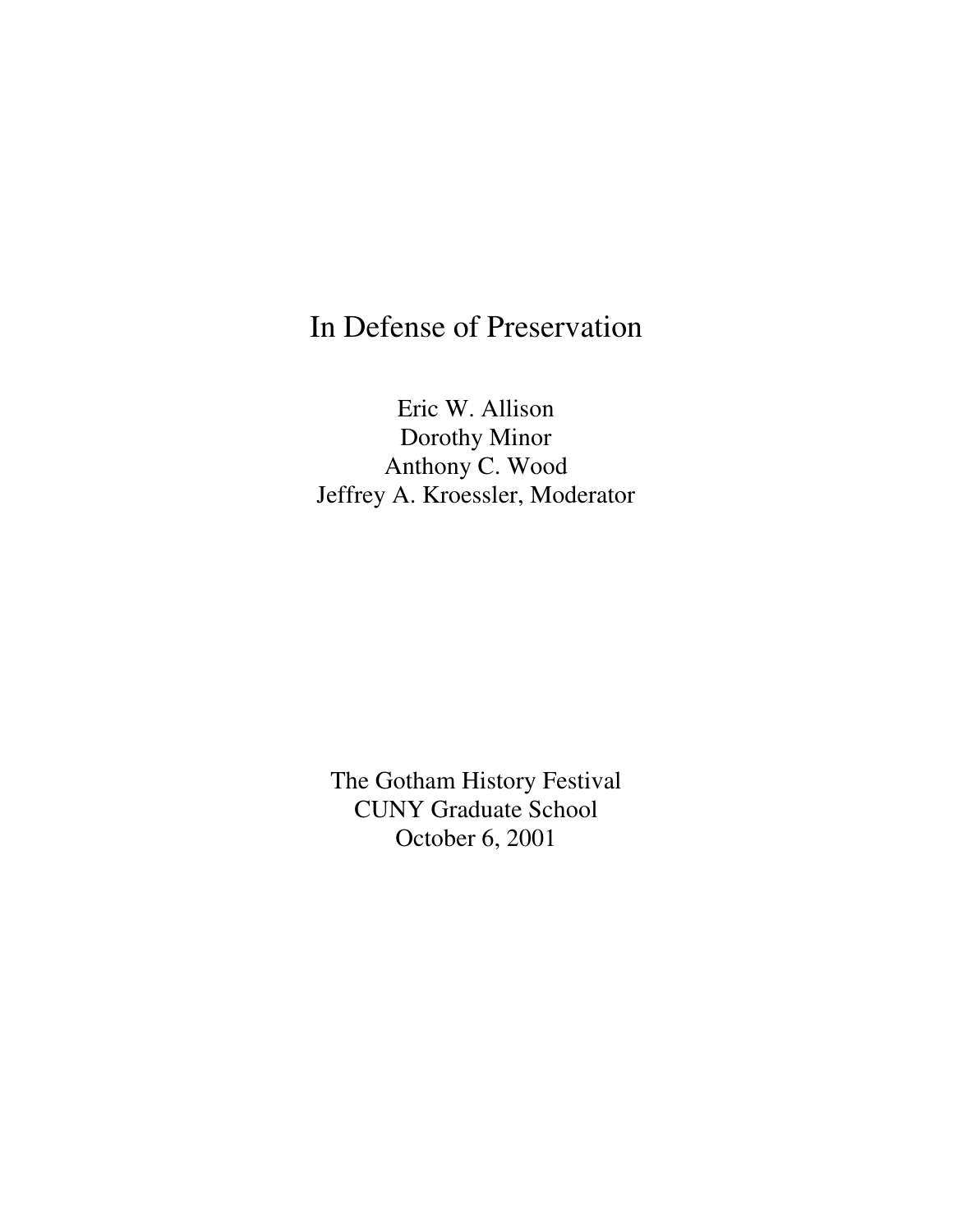Dedicated to the memory of

Dorothy M. Minor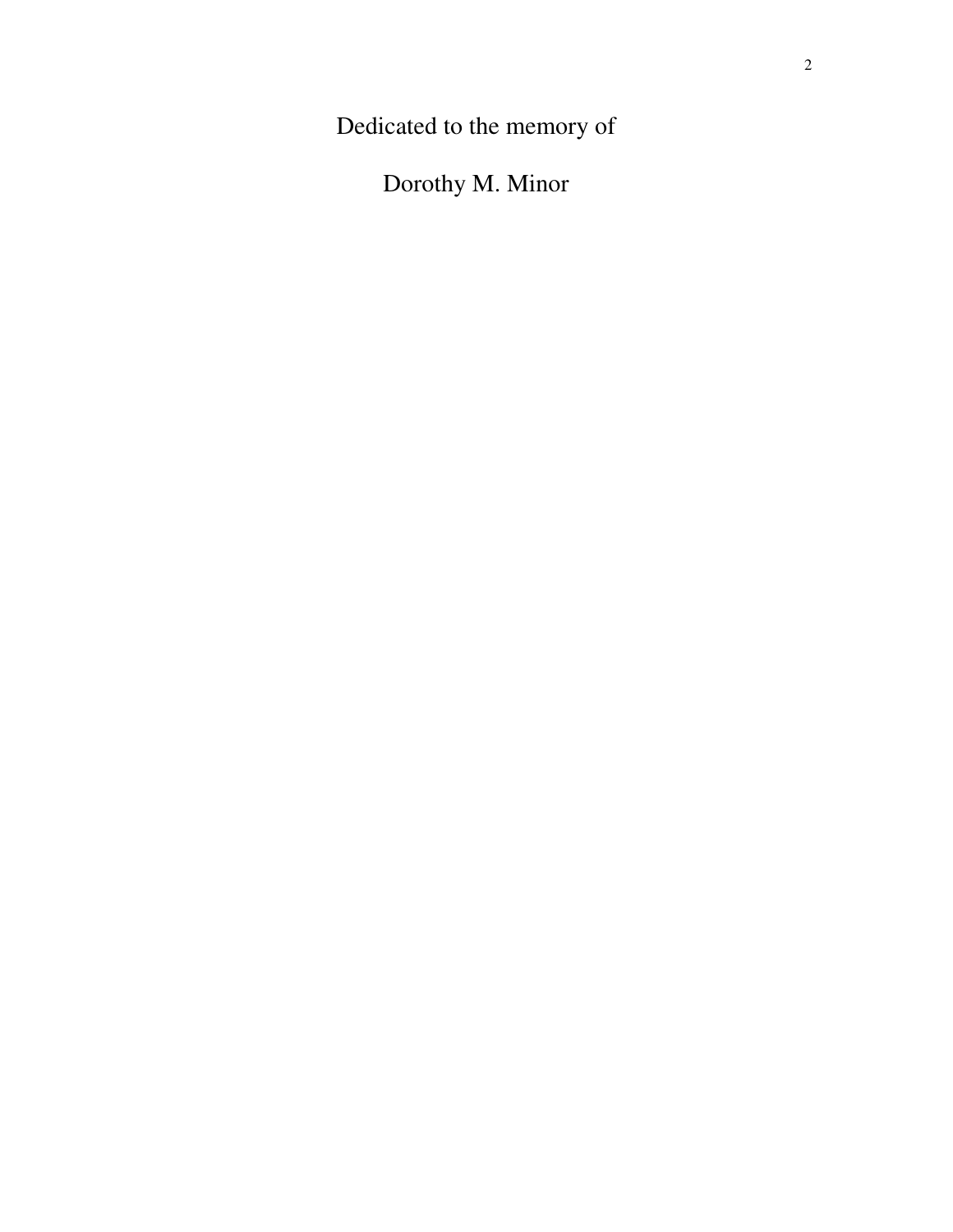# Introduction

 This is the transcript of a panel from the first (and to date only) Gotham History Festival, held at the CUNY Graduate Center in October 2001. As a historian and longtime preservationist, I came to realize that few individuals wore both hats simultaneously. I also noticed that only rarely did conferences on local history, planning history, or urban history include discussions of historic preservation. Further, some academics were opposed to preservation in principle, linking it with such slippery concepts as gentrification, affordable housing, and cultural hegemony, even where such arguments had little connection to the realities of preservation. For those reasons I organized this panel, bringing together individuals who had extensive knowledge and experience in the field.

 Although thirteen years have passed, this discussion still resonates. Indeed, the arguments and examples in this discussion remain relevant, and that the preservation community continues to address many of the same issues we were confronting then. Then as now, the designation process involves more than simply evaluating sites on the merits. If that were so, then St. Savior's Church, the 1840s country Gothic chapel by Richard Upjohn, would still be standing on its original site in Maspeth instead of dismantled and awaiting reconstruction somewhere, and 2 Columbus Circle would have had a public hearing. There are many more examples from across the five boroughs. At every step of the landmarking process, political and economic interests intrude, and along the way all sorts of irrelevant arguments against preservation – and preservationists – distract from the central question: is this site worthy of designation?

 What is encouraging is that preservation is no longer a bastard child of land use regulation in New York City. While a few backward-looking individuals may dream of the nullification of the landmarks law, the vast majority of New Yorkers recognize the value of designation, and actually want more landmarks and historic districts. The Landmarks Preservation Commission is bombarded with requests for designation. The problem during the recent period of feverish development is that the LPC did not act on many of those requests, not that designations were being imposed on an unwilling public.

 The participants in this session remained deeply involved in preservation in the intervening years. In 2006, Anthony C. Wood, Eric W. Allison, and I (with others) organized the Citizen's Emergency Committee to Preserve Preservation to address the shortcomings of the Landmarks Preservation Commission. Tony completed his wellreceived book, *Preserving New York: Winning the Right to Protect a City's Landmarks*  (Routledge, 2008). Eric received his Ph.D. in Urban Planning and Historic Preservation at Columbia University and founded Pratt Institute's graduate program in historic preservation; with Lauren Peters he published *Historic Preservation and the Livable City* (2011). Sadly, Dorothy Minor passed away in the autumn of 2008. To the end, she remained active, serving on the preservation, planning, streetscapes, and legal committees of the Municipal Art Society, teaching preservation law at Pace University, and contributing to Columbia University's graduate preservation program. Her knowledge, experience, and dedication served the preservation community well. She is sorely missed.

Jeffrey A. Kroessler April 2014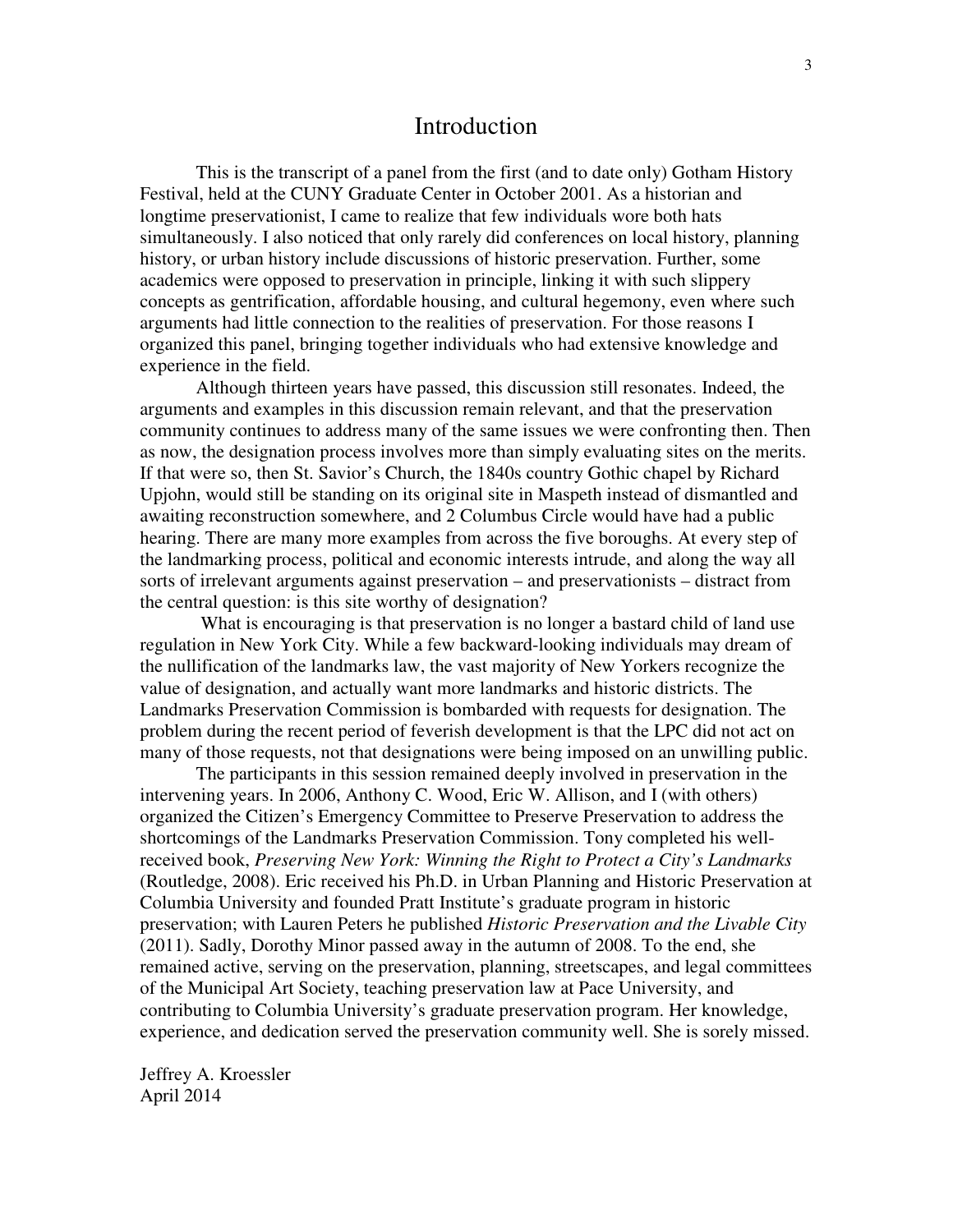# Participants

Eric W. Allison, founder and coordinator of the graduate program in historic preservation at Pratt Institute; former President of the Historic Districts Council; Ph.D. in Planning and Preservation from Columbia University; co-founder of the Citizens Emergency Committee to Preserve Preservation; a former homeowner in the Fort Greene Historic District, he is the only panelist with experience in trying to restore a historic house. He is the author with Lauren Peters of *Historic Preservation and the Livable City* (2011).

Jeffrey A. Kroessler, long-time board member of the Historic Districts Council and member of the Preservation Committee of the Municipal Art Society, and co-founder of the Citizens Emergency Committee to Preserve Preservation; author of *The Greater New York Sports Chronology* (2009), *New York, Year by Year* (2002), *Lighting the Way: a Centennial History of the Queens Borough Public Library, 1896-1996* (1996), and *Historic Preservation in Queens* (1990). He is an oral historian and librarian at John Jay College of Criminal Justice.

Dorothy Minor, former Counsel for the New York Landmarks Preservation Commission; Professor of Preservation Law, Pace University; faculty member, Preservation Program, Columbia University. She worked on the St. Bartholomew's case, which went to the United States Supreme Court, and before she was even with the Landmarks Commission she worked on the briefs for the Penn Central case, both of which were defining legal moments in the history of preservation.

Anthony C. Wood, Executive Director of the Ittleson Foundation; Chair Emeritus, Historic Districts Council; founder, New York Preservation Archive Project; former President, Preservation League of New York State; co-founder of the Citizens Emergency Committee to Preserve Preservation; author of *Preserving New York: Winning the Right to Protect a City's Landmarks* (2008).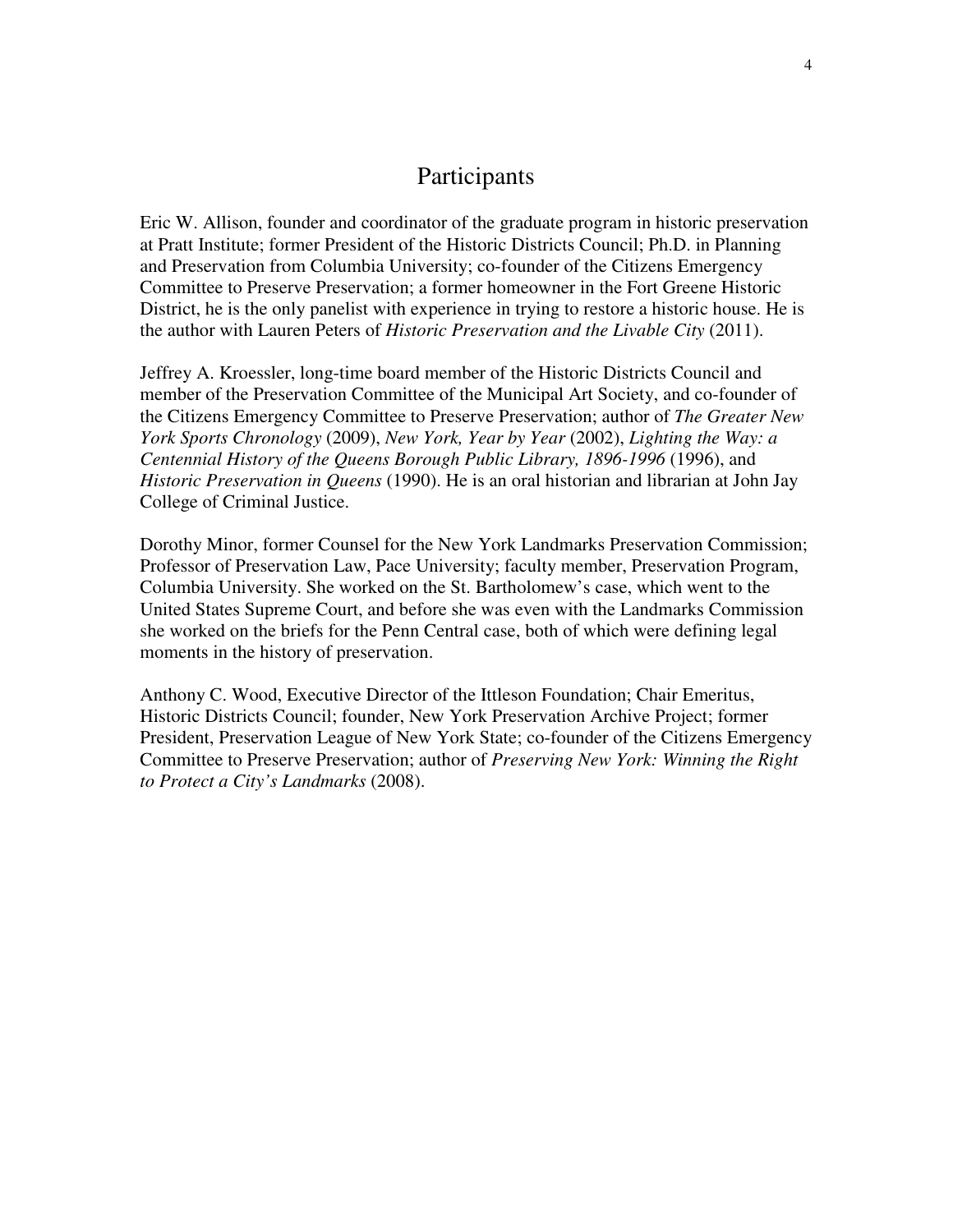# In Defense of Preservation

## Jeffrey Kroessler

Why at a history conference on New York City do we find it necessary to offer a panel entitled, "In Defense of Preservation"? Perhaps because not everyone agrees that preservation is a good thing for the City of New York, or that preservation has any intrinsic benefits, or that preservation is where the city, its communities, and its residents ought to invest their resources. Academics have launched several provocative arguments against preservation, and this discussion will address some of those and lay out a defense of the obvious.

Several academics, architects, and critics have suggested that preservation prevents good architecture, that the heavy hand of the past prevents architects from being truly creative in an innovative and praiseworthy way. Others have argued that preservation runs counter to the spirit of New York City, which is always tearing down and rebuilding itself, reinventing itself anew; that it is the new in New York City which really gives the city its spirit and its character. Some historians have suggested that preservation is an elitist plot by an old and fading establishment trying to hold on to cultural and economic power in the face of immigrants, or in the face of the lower classes, or in the face of anyone who doesn't share their values. Preservation thus is an attempt by the establishment to overlay the city with their values. And finally, some academics have argued that historic preservation preserves the wrong history, that we never get it right in terms of whose history we are preserving, that we leave out people whose history should be included, that historic preservation is by definition exclusive rather than inclusive. I hope that this session will dissect some of those arguments, perhaps tossing them to the ground and trampling them underfoot, but at the very least offer an alternative vision of how preservation fits into the City of New York.

#### Dorothy Minor

I would like to address the question from the legal angle, obviously, and look at some of the issues that I think can be identified as having a broader context. Just to remind everybody, we've had the New York City landmarks law for over thirty-five years, and at this point I think it's pretty much taken for granted. It may be grumbled about in some of its specific applications, but we count on it being there, and even some of its critics still think it is appropriately there to handle major problems when they arise. New York City has one of the most effective local laws in the country, and there are two reasons for this.

The first reason stems from some of the specific provisions in the law, by creating an expert commission, with architects, landscape architects, historians, a realtor, a planner, and residents from throughout the city. The law created a body to which the reviewing courts had to defer. The result was a series of excellent decisions, through both its designation provisions and also its review provisions for change. Here it's not just the alteration, demolition, and new construction provisions, but the fact that the Commission has the hardship procedures also under its jurisdiction. What that foresees is that the landmarks law, following designation, is meant to provide the forum by which you are to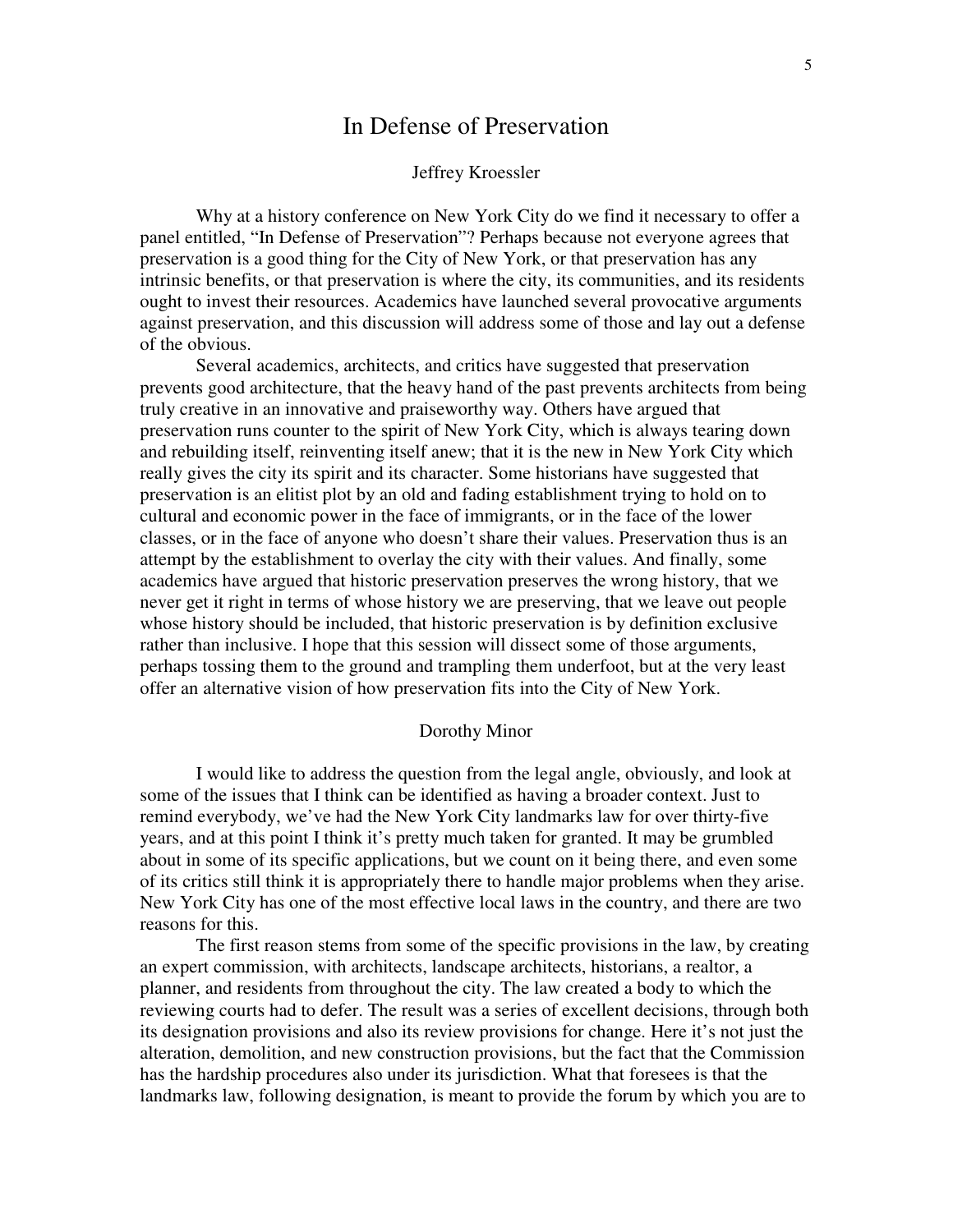resolve problems. And it is recognized that a building designated today or an area which may not have economic problems, designation is for the long term, and problems may arise in the future. So part of the very point of the law is to set up a procedure whereby orderly change can happen on a regular basis through appropriateness reviews, and hardship can be dealt with in a forum where if the commission in fact determines hardship it can produce a plan that can try to save the building or recommend condemnation by the city. There's an actual procedure in place to deal with a major problem. Luckily, this procedure has been relevant only a few times, but it is still very important that it is there within the law. It's not just a constitutional safety valve; it's our way of knowing that in the future we'll have a public forum, where the public can participate in addressing this kind of problem.

 The second reason that the law is so effective in New York City is because we have had some of the most excellent court decisions in the country, from the lowest level of the trial courts all the way up to the United States Supreme Court. And on the whole, the courts have upheld the designations in all cases, the regulatory decisions in most cases, and of course the Penn Central decision actually reviewed the provisions in the law and gave a kind of stamp of approval to the way the law was set out and the issues it addressed. It has provided a kind of validation of the law, which then became a model other jurisdictions looked to across the country. When the law was passed in 1965, it was one of a few landmark laws in the country; it is now one of some 2,000 such statutes across the United States. And clearly the court decisions coming out of New York have helped give reassurance to other jurisdictions. This in itself makes the law a very important place to examine what historic preservation can do within the legal framework.

 There are three aspects I want to look at in particular. One is to look at the historic context of the middle 1960s, which we now tend to forget, when the New York City law was passed. The second is to examine specific language in some of the court decisions, showing how they reflect support for the landmarks law and its program. And thirdly, to discuss briefly how this fine-grained review done by the historic preservation laws have gone on to become influential in the appreciation of the aesthetics, on a far greater basis beyond historic preservation.

 First, looking to the context. We should all be very familiar with language regularly quoted from the United States Supreme Court's Berman v. Parker decision in 1954, and it arises out of upholding a condemnation provision for slum clearance, ironically enough, in which a person with an intact building felt that his property should not be taken in condemnation. The Supreme Court opinion used language that has become a regular reference in terms of the importance of aesthetics. The court said that the values of the police power, i.e. the power "to regulate to promote the health, safety, and general welfare" – historic preservation is under the general welfare provisions – "the values represented are spiritual as well as physical, aesthetic as well as monetary. It is within the domain of the legislature to determine that the community shall be beautiful as well as healthy, spacious as well as clean, well-balanced as well as carefully patrolled." This is a very critical point, because until then there was a lot of concern that aesthetics was too much a matter of taste, that it was a very subjective area, and in fact all of the early preservation laws, and in fact probably still to this day, tend to have findings that the economic base, tourism, those aspects in the community, are part of what the historic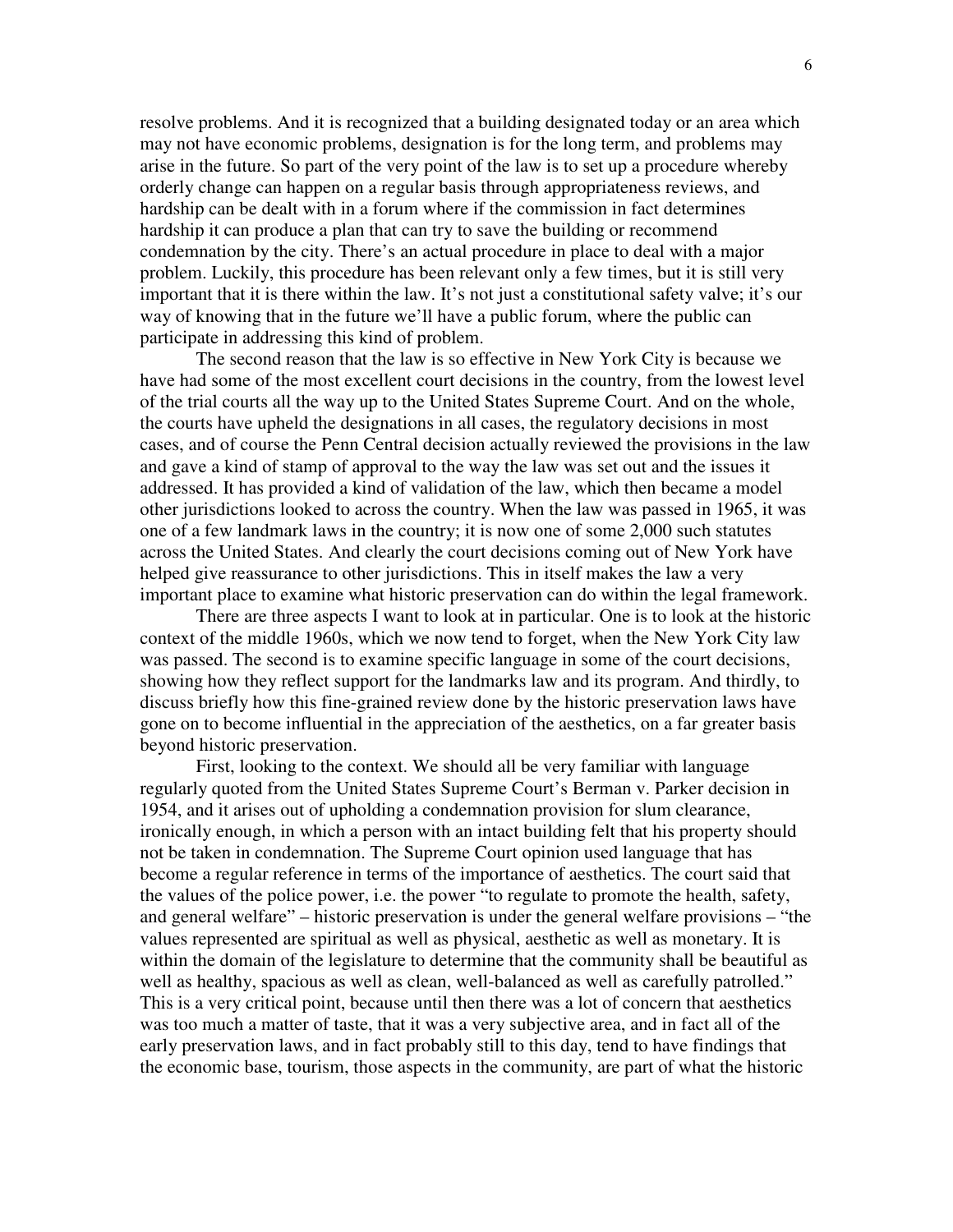preservation law is going to advance. A few of them will admit that they are advancing a more beautiful community for all the citizens.

 Following Berman v. Parker, enabling legislation was passed. In 1956, New York State passed the Bard Act, which authorized enactment of local preservation laws. The Fifties and Sixties, as we periodically remember, represented a major urban renewal period, with transportation projects which tore out the hearts of many downtowns. In addition we should remember that those decades also were a period when people had the time and the money to go to Europe, and came back talking about how Europe continued to use their historic buildings. Obviously in New York we talk about the loss of Penn Station (1963) and the loss of the Brokaw Mansion (1965). But the critical point that I look to is the report that was done by a committee, partly made up of congressmen, partly made up of preservation architects, representatives from the National Trust, published as *With Heritage So Rich* [United States Conference of Mayors, Random House, 1966]. The findings and recommendations of this committee are particularly important, because what they called for was developing a program to encourage federal, state, and local governments, private agencies and individuals, "to preserve communities, areas, structures, sites, and objects significant to architectural, cultural, social, economic, political, and military history, and which contribute to the quality and meaning of American life" – a very important phrase that I'll refer to later. In the report they talked about a groundswell that was becoming "a great wave of interest and support, and as part of the evolutionary process which began a century or more ago with the first movements to preserve important sites and structures, that this process has involved many dedicated public servants, individuals, groups, scholars, and experts." This section concluded by saying, "in accordance with this increasing desire to make historic preservation a living part of our community life and development, the committee recommends certain new programs be described in this report, along with enlargement and enhancement of existing programs that will broaden and deepen the scope of national historic preservation activity."

So it does indeed come up with a series of proposals that lead to major legislation. The 1966 Historic Preservation Act created the advisory council, enlarging the National Register. The same year a transportation act passed that required the federal government to look at the impact of the use of federal monies on historic properties and parks. But among the things I think are important in terms of understanding where preservation got its great momentum, was in the report's conclusion. It contended that "the pace of urbanization is accelerating, and the threat to our environmental heritage is mounting. It will take more than the sounding of periodic alarms to stem the tide. The United States is a nation of people on the move, and yet the results of this regular move is a feeling of rootlessness combined with a longing for those landmarks of the past that give us a sense of stability and belonging. If the preservation movement is to be successful it must go beyond saving bricks and mortar. It must go beyond saving occasional historic houses and opening museums. It must be more than a cult of antiquarians. It must do more than revere a few precious national shrines. It must attempt to give a sense of orientation to our society using structures and objects of the past to establish values of time and place. This means a reorientation of outlook and effort in several ways."

 To accomplish that, they first suggest "the movement must recognize the importance of architecture, design, and aesthetics, as well as historic and cultural values.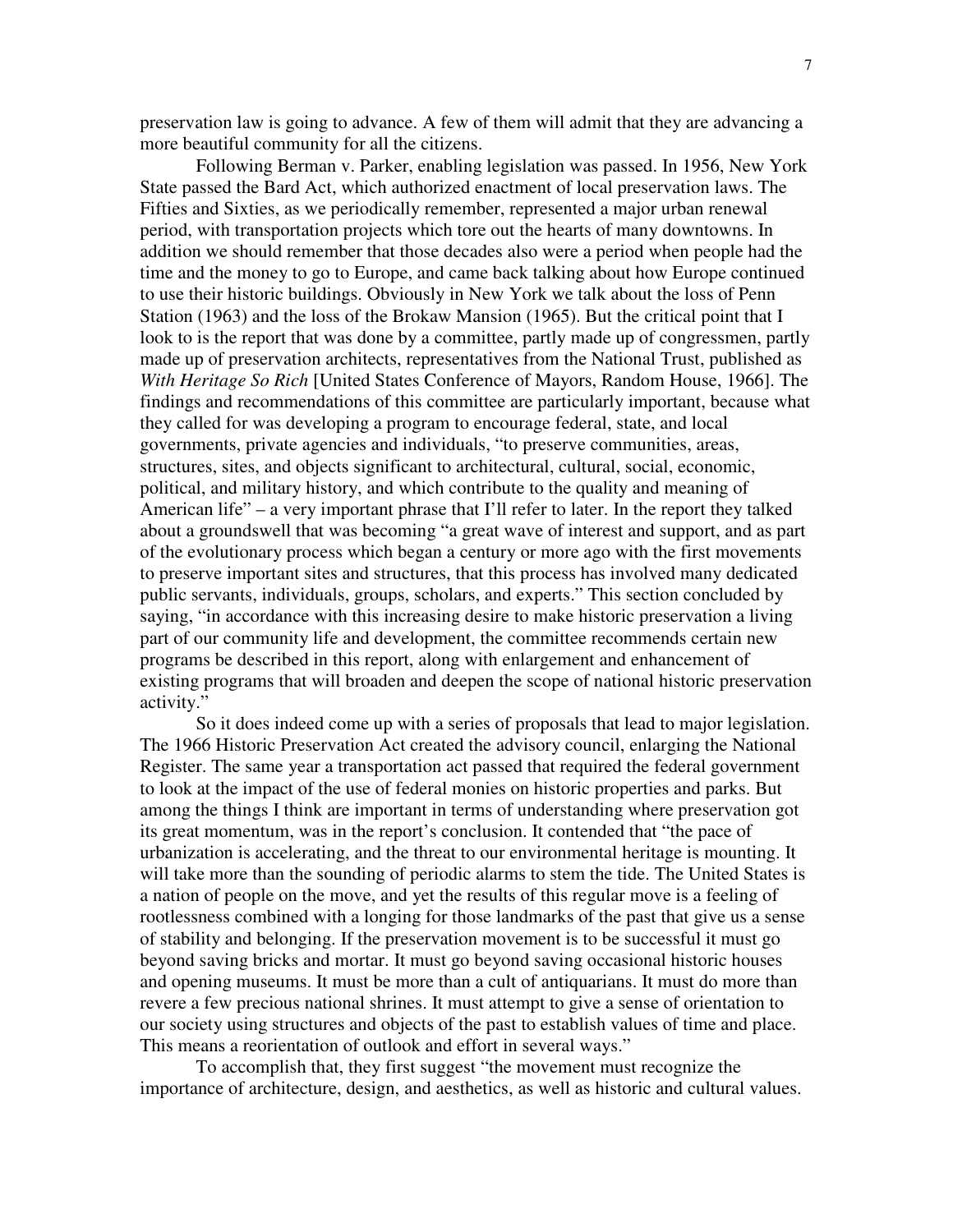Those who treasure a building for its pleasing appearance or local sentiment do not find it less important because it lacks 'proper historic credentials.' Secondly, the new historic preservation must look beyond the individual building and concern itself with historic and architecturally valued areas and districts which contain a specific meaning for the community." It then concludes that thirdly, there is a need for increased study, and economic incentives must be provided. In sum, "if we wish to have a future with greater meaning, we must concern ourselves not only with the historic highlights, but we must be concerned with the total heritage of the nation and all that is worth preserving from our past as a living part of the present." In its final call to arms, this report lays out a program of action, and the degree to which many of the proposals were implemented promptly was important. In its dealing with local issues all it could do, of course, was recommend that local laws should in fact move forward, and hopefully, with the help of economic incentives and grants, they would find there could be successful programs on the local level without offending the constitutional constraints resulting from the over-regulation of private property.

In 1965 we got this report, and we got the law in 1966. In the middle Seventies there was the Mayer case down in the Vieux Carre (Mayer v. New Orleans, 1975), talking about the *tout ensemble*, language coming out of a Louisiana designation case from 1941 (New Orleans v. Pergament), and a phrase that has been adopted nationally, this concept of a *tout ensemble*. So you see this move into aesthetics coming out of the Sixties and Seventies.

 In New York City, the 1965 law allowed the designation of individual landmarks and historic districts, and the 1973 amendment provided for designating scenic landmarks and interiors. One of its most important aspects, mainly forgotten today, is that it authorized the commission to continue to hold hearings and designate. The original law had allowed a period for hearings and designation, and then a three-year moratorium when the commission could not act to bring forward new proposals. Instead, the commission now was allowed to hold continual action. This was a reinforcement that the law was moving forward and becoming accepted as part of everyday life.

 With this background, I'd like to look at some of the language from court decisions, showing how the commission's work has been very strongly supported by the courts. There was a challenge to the designation of the Ethical Culture Meeting House, designated in 1974, and the lower court found that there was nothing of special or extraordinary – and that was the kind of language that was used, "extraordinary architectural significance" – in the meeting house, that it was just an example of Art Nouveau, and you could almost hear the judge saying, "Whatever that is." In addition, he said no special history happened here; it was just the history of the Ethical Culture Society. On appeal, the Appellate Division reversed in 1979, ruling that first of all, the judge was supposed to defer to this body of experts. But the judge also used language that I'm particularly fond of, in terms of the assessment of what should be designated, what kinds of things the commission should be addressing themselves to. Speaking for the unanimous court, the judge said: "if the preservation of landmarks were limited to only that which has extraordinary distinction, or enjoys popular appeal, much of what is rare and precious in our architectural and historical heritage would soon disappear. It is the function of the Landmarks Preservation Commission to insure the continued existence of these landmarks which lack the widespread appeal to preserve themselves."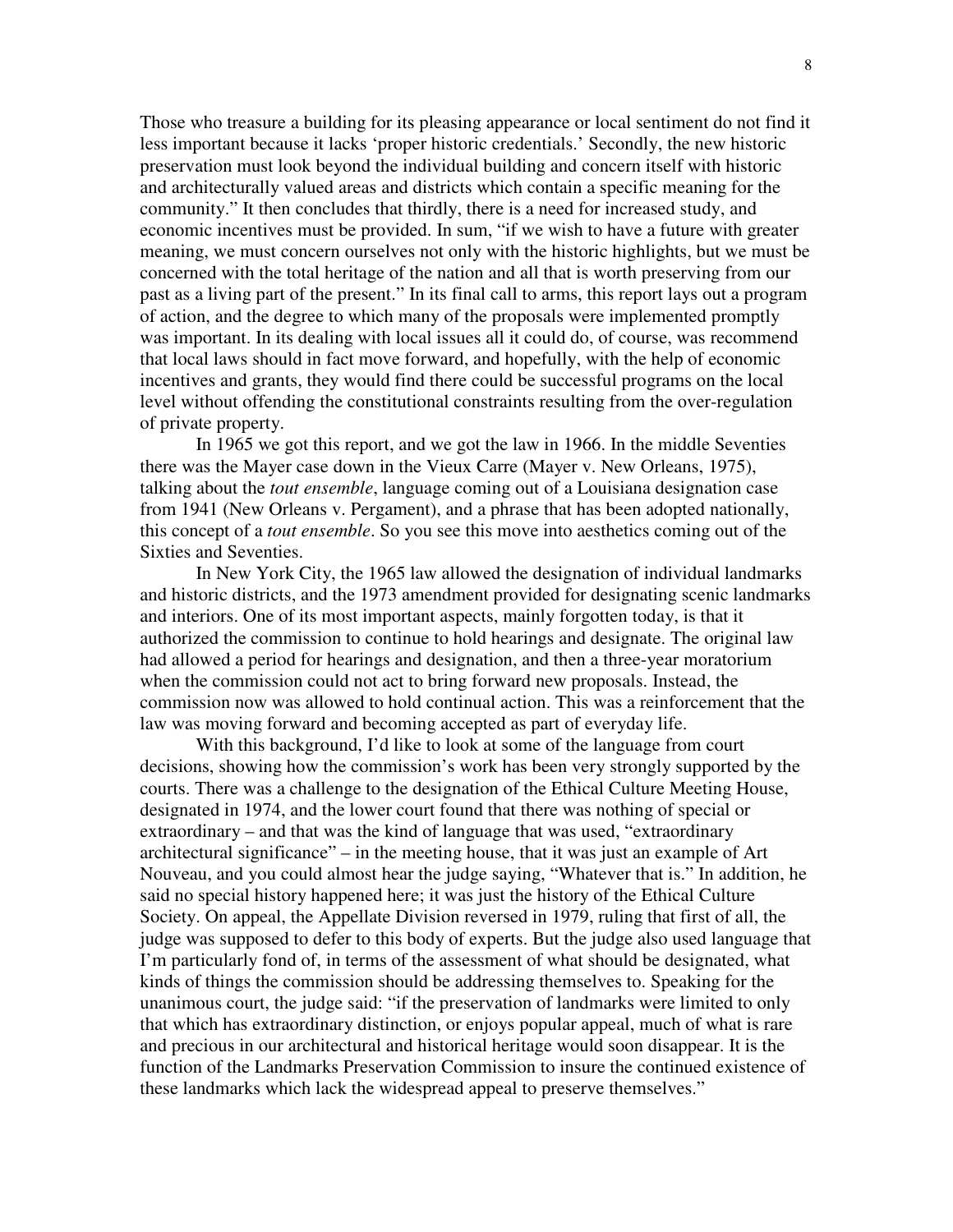The next case in which I would find the same kind of broad support for the concepts for the preservation of heritage is the Russo case, which involved the Brady Building, where Mathew Brady had his studio in the early 1850s; he was there for about five or six years. It was designated around 1990, and the trial court sustained the designation in 1992. The particular language that interests me in this case is, first of all, the recognition that the designation does have an economic impact on the owner, but that the cost to the public is larger. Justice Moskowitz said: "There is also little doubt that the landmarking of 359 Broadway aggrieves the owner and prevents development of the site. However, the indiscriminate destruction and defacement of historically and architecturally significant properties, similarly aggrieves the inhabitants of this city, depriving us of links to our own history and the lives of those who have come before us." I think it's very interesting that the judge put herself in with this group – "us" and "our," not just "the city," "you," and "them."

The final point regarding judges and the New York City law, specifically, has to do with the fact that the courts in New York State have been incredibly helpful in addressing what could be seen as glitches in the law. One case where this occurred was the case of the Marymount School, which was an application to build an addition on the roof. The Commission found this addition for this gymnasium to be inappropriate in terms of the appropriateness criteria, but it then went forward and under hardship made a preliminary finding that the designation did indeed interfere with the ability of the school to carry out its purposes in the building, that this was a needed for an educational program, that proper team sports had to be provided. So the Commission made this finding based on a test that came out of a series of court decisions and not just out of the landmarks language itself. There was this missing provision or concept in the landmarks law. When the neighbors challenged this, the judge responsed that Marymount "appears to have fallen into one of the many interstices in the landmarks law. The courts have been attempting to assist the commission to resolve these areas not covered by the legislation for years." First of all this recognized the role the courts have played in trying to make sure the law was interpreted as constitutional, by providing through common law, and judicial interpretation, for these interstices, as the court said. But the court also recognized that what had developed was an area where the courts really were not going to be the helpful forum, that properly the decisions to be made were those to be made by the commission. The decision said: "To hold that the courts, which have limited expertise in such a specialized field, should pass ob initio upon the efficacy and adequacy of alterations, which must be aesthetically integrated with the neighboring structures, would be improper when the legislative intent to the contrary is clear." This assistance has been very important in terms of the role the courts have played in New York.

The final example, of course, is the most important, and resulted from the Supreme Court decision in Penn Central. Here I would like to look at two parts. As many people vaguely know, in the lower court in the Grand Central case Judge Staypole ruled against the Commission, found there was a taking as a result of the Commission's denial for a tower above the building. In 1975 the Appellate Division reversed in a 3-2 decision, and said that the defendants, i.e. the City of New York and the Landmarks Commission, at the appellate level have thus far repelled a direct frontal attack on the constitutionality of the New York City Landmarks Preservation law: "In applying it to a given factual situation, the majority of us now feel that the time for its full implementation has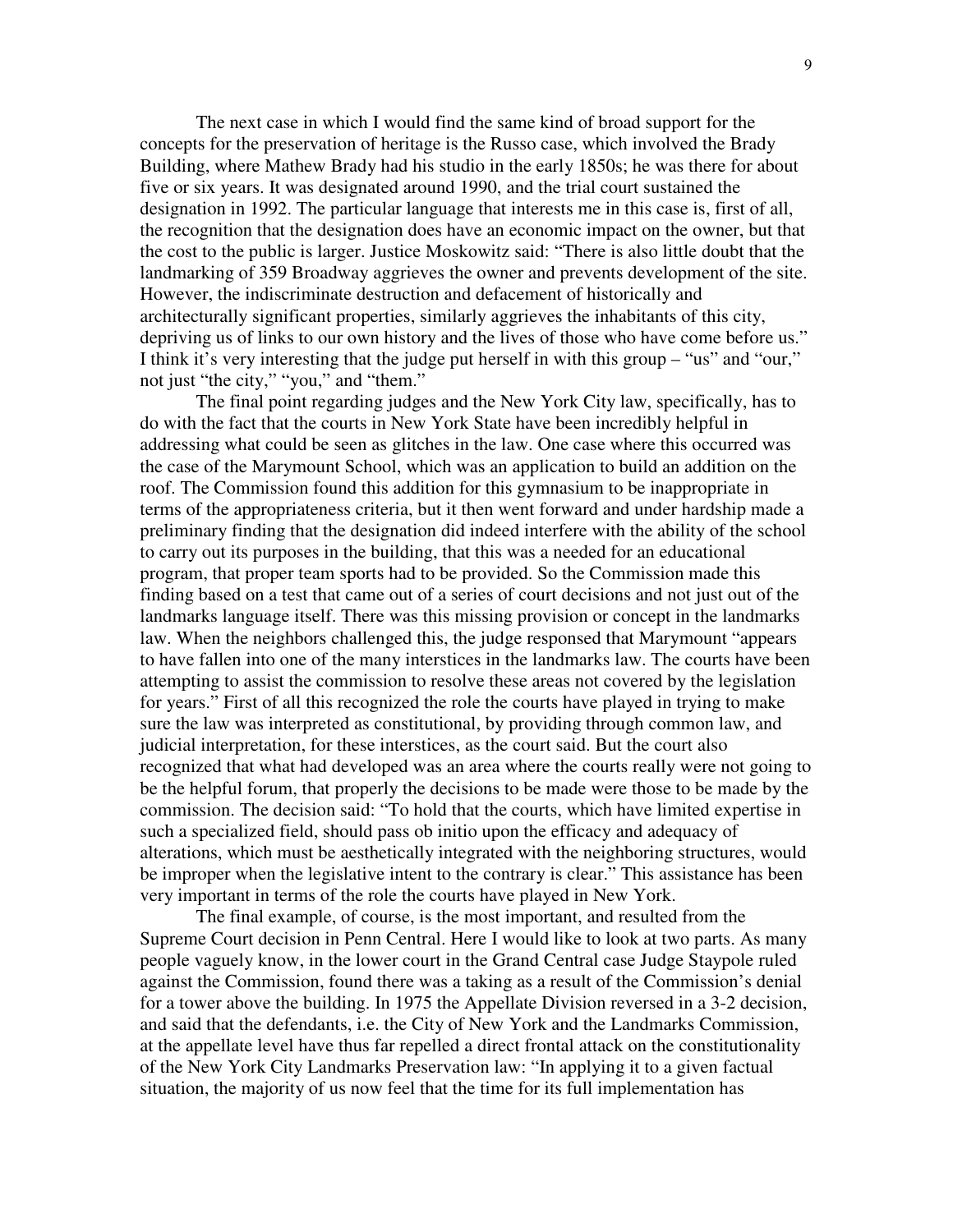arrived." Further in the opinion, the court said: "Though fraught with trouble, the preservation of landmarks in urban areas is of special importance. Great cities have always been havens for educational and cultural activities. New York's rich history is reflective of the great deal of time, money and talent invested in building its own architectural heritage. Structures such as the Brooklyn Bridge, the Metropolitan Museum of Art, the New York Public Library, Grand Central Terminal, are important and irreplaceable components of the special uniqueness of New York City. We have already witnessed the demise of the old Metropolitan Opera House and the original Pennsylvania Station. Stripped of its remaining historically unique structures, New York City would be indistinguishable from any other large metropolis." Here is a recognition by the court of the importance in terms of the identity of the city that arises from the protections under these laws.

But it is the Supreme Court that put preservation in the larger context, which is where it should indeed be recognized, specifically its role in terms of the very quality of life. Not just saving individual buildings, not just saving areas, but that what arises from preservation addresses the quality of life of these communities. With Justice Brennan writing for a 6-3 majority in 1978, upholding first of all the constitutionality of the landmarks law, and then the constitutionality of the denial of the permit for the building of the tower over the terminal, the decision begins: "Over the past fifty years all fifty states and over 500 municipalities have enacted laws to encourage or require the preservation of buildings and areas with historic or aesthetic importance. These nationwide legislative efforts have been precipitated by two concerns. The first is recognition that in recent years large numbers of historic structures, landmarks, and areas have been destroyed without adequate consideration of either the values represented therein, or the possibility of preserving the destroyed properties for use in economically productive ways. The second is a widely shared belief that structures with special historic, cultural, and architectural significance enhance the quality of life for all. Not only do these buildings and their workmanship represent the lessons of the past and embody precious features of our heritage, they serve as examples of quality for today." And then the opinion quotes an author quoting Bob Stipe down in North Carolina [speaking at a 1971 Conference on Preservation Law]: "Historic conservation is but one aspect of the much larger problem, basically an environmental one, of enhancing or perhaps developing for the first time the quality of life for people." So in the key Supreme Court decision we find the importance of historic preservation in this much wider context than it is sometimes thought of, the day to day activity of reviewing permits for minor work, for additions, possibly for demolition and new construction. But the whole context in which it is to operate is that of the larger quality of life issues.

Finally, the very last point is the fact that because landmarks regulation – and this review on this ongoing basis is in effect fine-grained, as opposed to zoning resolution reviews, which address only gross-grained, in a much larger context – the whole role of aesthetics has been focused on much more, and not just in terms of historic preservation. The validation of aesthetics as a valid form of regulation has in fact, as many architects have told me, validated their work, outside of any preservation context; that aesthetics is now much more recognized in terms of their dealing with their clients, and in terms of their discussions among themselves. This is a spillover effect, in large part a consequence of the role that historic preservation has played within this city and within this country.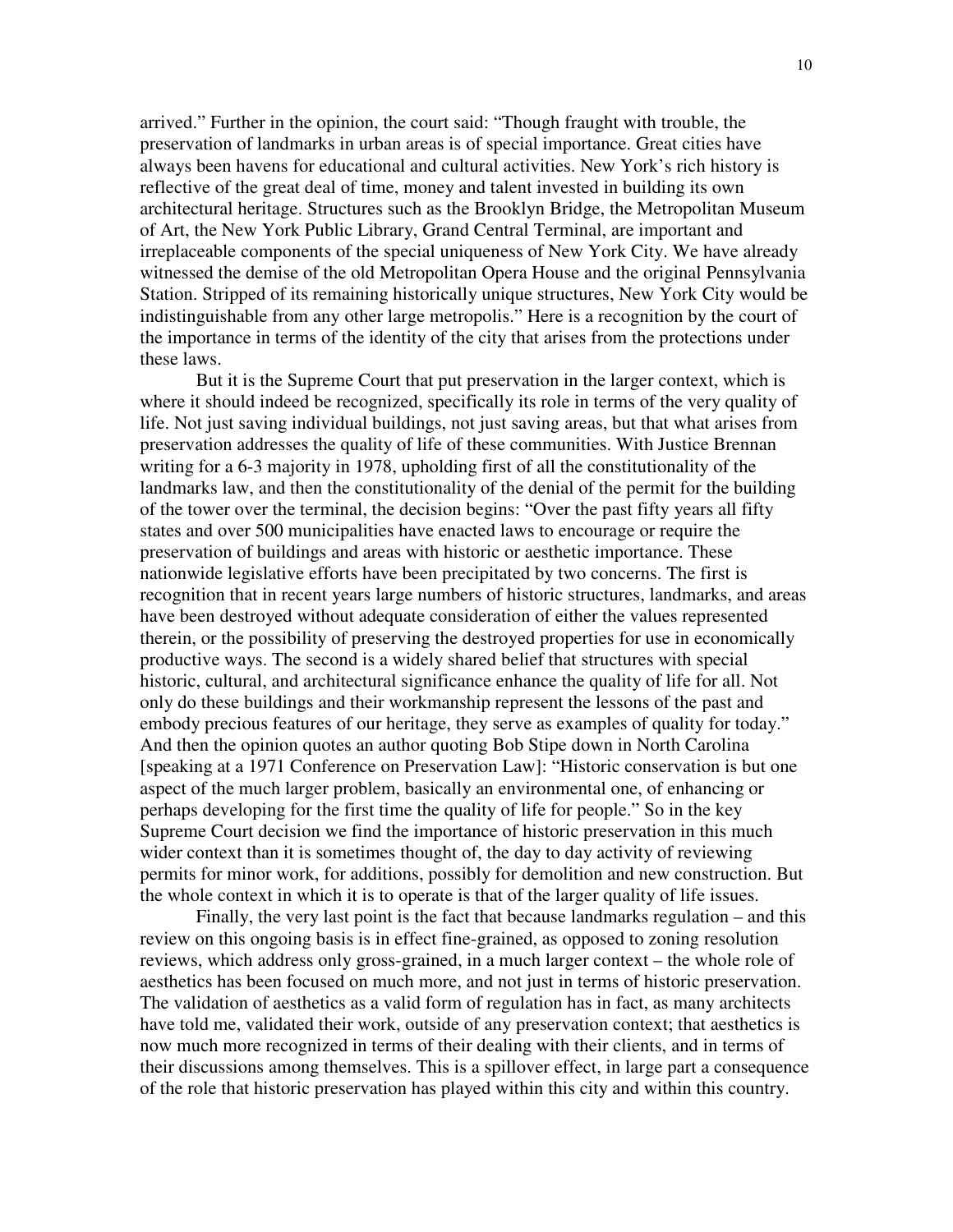In conclusion, *With Heritage So Rich* called attention to aesthetics and not just historic significance, historic districts and not just individual buildings, and the whole importance of education in providing experts to decide such matters. And each of these areas has indeed received attention and has moved forward in a very significant way. Some of the report's other hopes, specifically in terms of grants, have not been realized, but historic preservation is now so pervasive that we now quibble and grumble over individual decisions and forget that 35 years ago the very context which we now take for granted was not in place to this validated degree.

# Anthony C. Wood

 I'm reminded a little of the situation in the mid- to late-Fifties when the Municipal Art Society had a radio show that addressed the topic of historic preservation. It strikes me that today's topic is one you might have expected more back then than now after, as Dorothy has pointed out, decades of successful work in historic preservation. And the medium of radio also rings true, since the bulk of our audience will be outside this room, as was the case in that radio studio.

One can't think about those shows without also thinking about the climate we're in at the moment, in recent weeks in the city, which continues a theme I've contemplated over the last few years, which is: the importance of preservation and the importance of landmarks has only been underscored by a series of tragic events in recent years. The old bridge in Mostar that the Bosnian-Croat gunners singled out for destruction, consciously to make a statement; the mosque in India that was destroyed by Hindu militants, consciously to make a statement; the Buddhas of Bamiyan, consciously singled out by the Taliban, to make a statement; and the World Trade Center (not a designated landmark but certainly a landmark), singled out to make a statement. All of those statements were an attack on the human spirit and the sense of cultural identity. All of that in my mind underscores the importance of those types of places and those landmarks, in how we look at ourselves, our culture, and indeed the human spirit that is so important to society. So if anything, those events underscore the importance of historic preservation, of efforts to recognize and consciously identify and protect sites of symbolic value. And not only symbolic value of the capital "L" landmarks but also the broader range of sites that some of Dorothy's remarks and certainly the preservation community have been engaging. If you look also at the history of historic preservation, it has been losses, or the threats of losses, that have helped people wake up and realize what was at stake in historic preservation, in cultural preservation. I would imagine that as time goes on, recent events are going to help us wake up to the importance of protecting the places we really care about, protecting them from all sorts of potential danger.

I want to take on some of the questions that frame the conversation today, some of those academic criticisms of historic preservation that have evolved. I'd like to think, thinking kindly for the moment, that those academic criticisms stem from a lack of understanding about the history and practice of historic preservation. And that's actually understandable, though not excusable, because there's really been so little written about the history of preservation, getting the story down of how the law actually evolved, how the preservation movement has evolved, and how preservation is actually practiced, how decisions have been made, and the context for all that. I hope more and more of that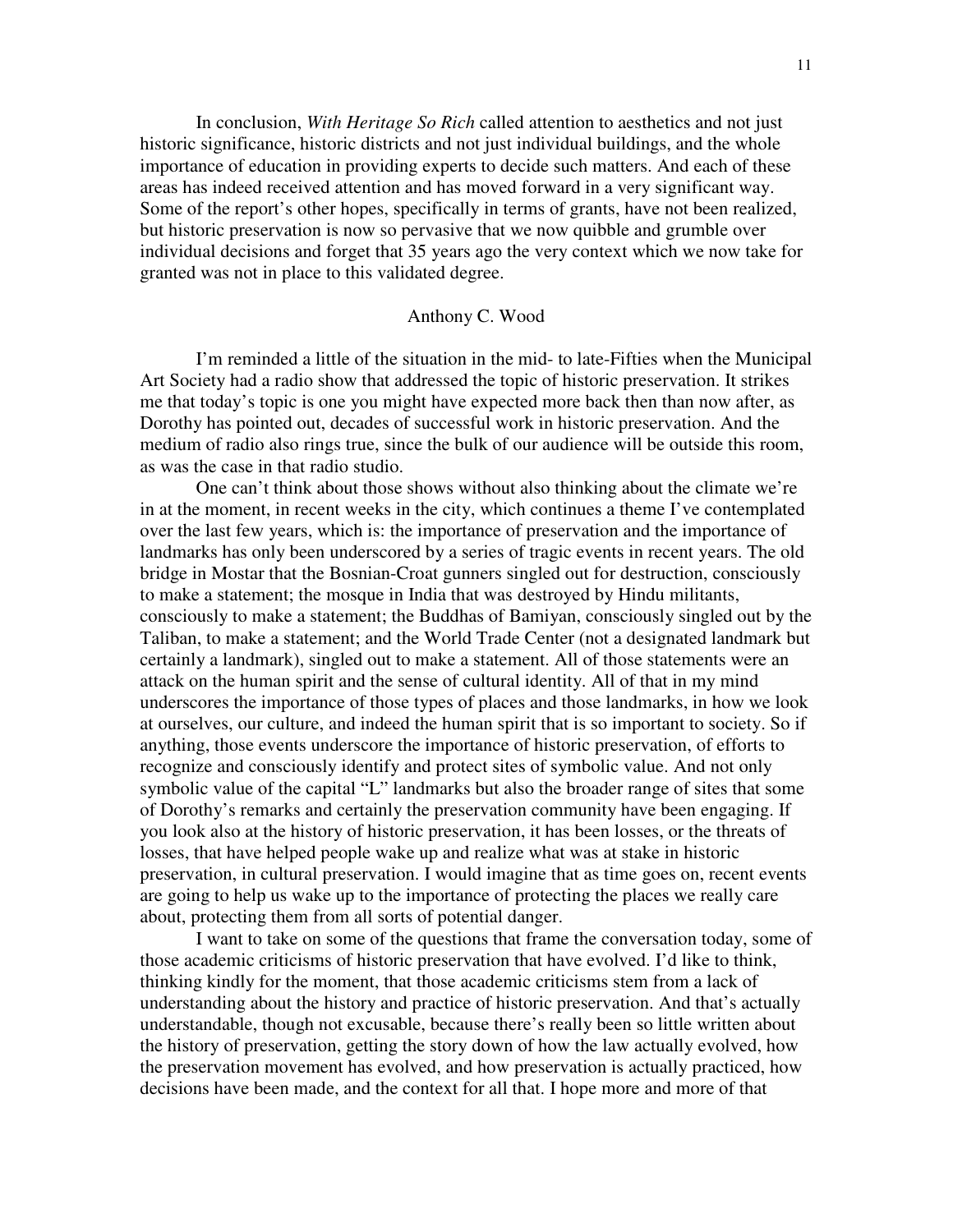material will be captured, so as people turn to this subject academically they'll have perhaps a few more facts to go on and not merely bring to bear pre-existing attitudes that they then impose on the history of the preservation movement.

The first question is the notion that preservation is a tool of the establishment or of elites to maintain control. I suppose you could look at what has happened in certain circumstances through a very odd lens and try to come up with a story line that supported that, but I suggest that what we should do – and we don't have time to take an exhaustive romp through the history of preservation – is look into the history of the movement just a little bit to suggest that this theory just doesn't stand up when you look at how preservation came into being and how it's been practiced in the years since we had the passage of the law. Preservation instincts in New York go quite a ways back. As many people know, 1895 was when the American Scenic and Historic Preservation Society was founded, which was one of the earliest groups. In 1923 a park commissioner actually proposed some sort of law to prevent destruction of landmarks, which was rather early.

But if you want to take a thread and follow it backwards to the passage of the law and the actions that led to it, my research takes it back to the early '40s, the effort of the Municipal Art Society and Eli Jacques Kahn, working with Talbot Hamlin to come up with a list of old buildings in Manhattan built in 1865 or earlier and worthy of preservation. That effort was basically a reaction to Robert Moses. It was the reaction by a number of individuals and civic leaders, people concerned with the city, to Moses's pursuing the destruction of Castle Clinton for no rational reason, that it was an ego trip of his and that the laws and the whole way the city functioned at that time did not provide any way to stop him (though ultimately they did succeed in stopping him from removing Castle Clinton). But I think it was a sense of frustration that the power structure, in essence, wasn't able to respond to rational arguments that you didn't need to tear this place down in order to achieve the larger policy goals that Moses wanted. So it was actually out of a feeling of a lack of power that citizens started to focus on the need for some sort of legal process to save things that people cared about. In a sense, it was people who were disenfranchised from the power structure that led to this early desire to come up with a process to avoid this type of thing happening again.

The work that began toward that process in the early Forties was obviously sidetracked by Pearl Harbor, which turned the attention of New Yorkers away from all other issues, including landmark preservation. But in the early Fifties, a period also when people were beginning to sense the loss of historic fabric, the loss of control of a city that they love, the Municipal Art Society dusted off the work from the previous decade, put a committee together, and basically started working to build momentum to somehow protect the buildings one cared about. A strategy evolved, where first you had to identify what you cared about. There began a process of listing buildings, taking that list from the Forties, beefing it up, making it a whole engagement process for people to identify what they might care about, and using that list, that raw material, to then educate people as to why it was important, through exhibits, through tours, through radio shows, and the like. That indeed began to build up momentum, which takes us up to 1956 and the Bard Act. This was the act passed in Albany that granted New York City the authority to enact a landmarks law. And just an interesting footnote on that, Albert Bard, the man behind that act and who drafted it, as early as 1938 had advanced a similar idea in the form of an amendment to the New York State constitution, but that went nowhere. What was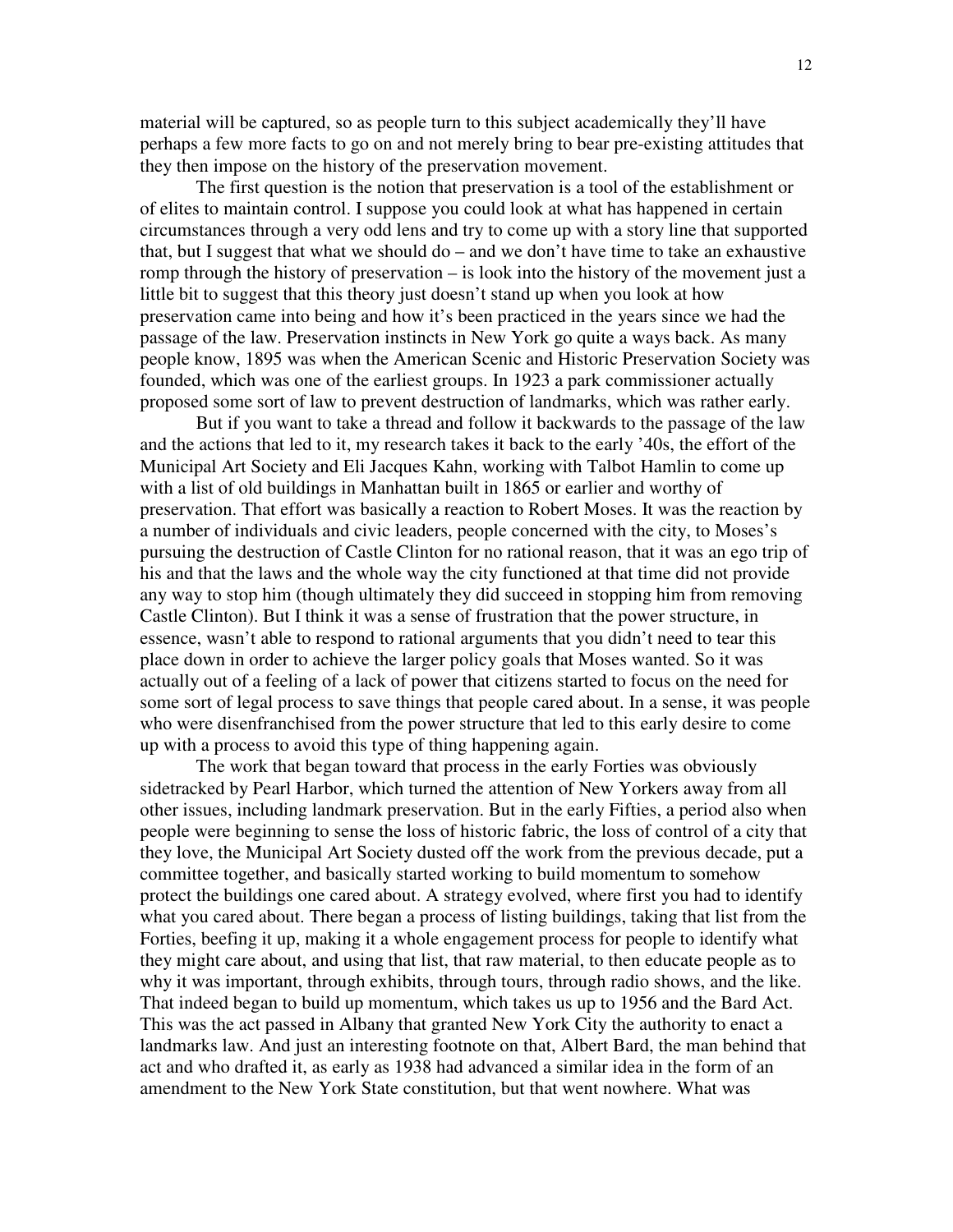missing between the 1930s and the 1960s was the Berman v. Parker decision in 1954, which opened up the issue and provided Albert Bard – a wonderful gentleman who for decades had been beating his head intellectually against the wall wanting aesthetics to be something the government could get involved in and regulate – his opening.

At the same time, though, that you had a movement in civic community groups like the Municipal Art Society, talking about this, you had a grass roots version. If you want to look at the history from the MAS perspective, it was the civic voices of New York coming together behind it. But at the same time you also had this grass roots movement coming out of Brooklyn Heights and Greenwich Village, of neighborhoods once again feeling un-empowered, concerned that their neighborhood was evolving in ways and by forces that they couldn't control, that they didn't have a voice in, indiscriminately destroying a place that was special to them. You saw that in Brooklyn Heights and you saw it in Greenwich Village. Those communities, independently and ultimately slightly together, became articulate voices and campaigners for a vehicle to somehow get for citizens a voice in shaping the future of their city, making determinations, conscious determinations of what the future of our city would look like.

Once again, you don't have preservation resulting from a sense of power; the landmarks law was not something that came out of a top-down decision by someone in a dusty room in City Hall saying "we've got to have a landmarks law." Quite the contrary, it was citizens, organizations from the non-profit sector, the citizen-activist sector basically dragging government into this arena and finally getting a response.

It's interesting to note that there's always been a constituency for the landmarks law. When you think about it, how many laws do we have on the books that really are there because citizens asked for them? I can think of the pooper-scooper law; I think that law had a real, organized constituency. But otherwise I can't come up with too many. So once again this shows broad support. At the hearings in front of the City Council on the law in 1964, 84 people testified in support of the law, five in opposition. One of the council members said at the time, "We haven't had as much interest in any subject since the sales tax." Once again, this demonstrates the popular support for historic preservation, that this was a bottom-up phenomenon. Once again, those who think this was some sort of nefarious tool that was inflicted on our lives because of powerful people wanting to make things happen, that's not quite the historical experience.

And even after the landmarks law came into existence and passed in 1965, there was, as Dorothy referenced, the 1973 amendment. My appreciation of that amendment was also that that was not an amendment that came out of the Landmarks Preservation Commission eagerly seeking power and wanting to take over the world. Not the case. Once again it was government being dragged to make the law stronger by citizen involvement, by forces outside of government, outside of the Landmarks Commission, pushing to change the process to make it stronger and to give the Landmarks Commission greater authority. It wasn't a matter of the power structure trying to run rampant; it was the citizenry, the people of New York, saying we need a law that can do more; we have to remove the handicap of how it functions; we have to give it the ability to designate interiors. That was once again something that came from the bottom up.

If you then move away from the story of how the law came into being and how it evolved, and you just look at how the law's been used, and how things ultimately move through the preservation process, the landmarks law, because it's part of government, is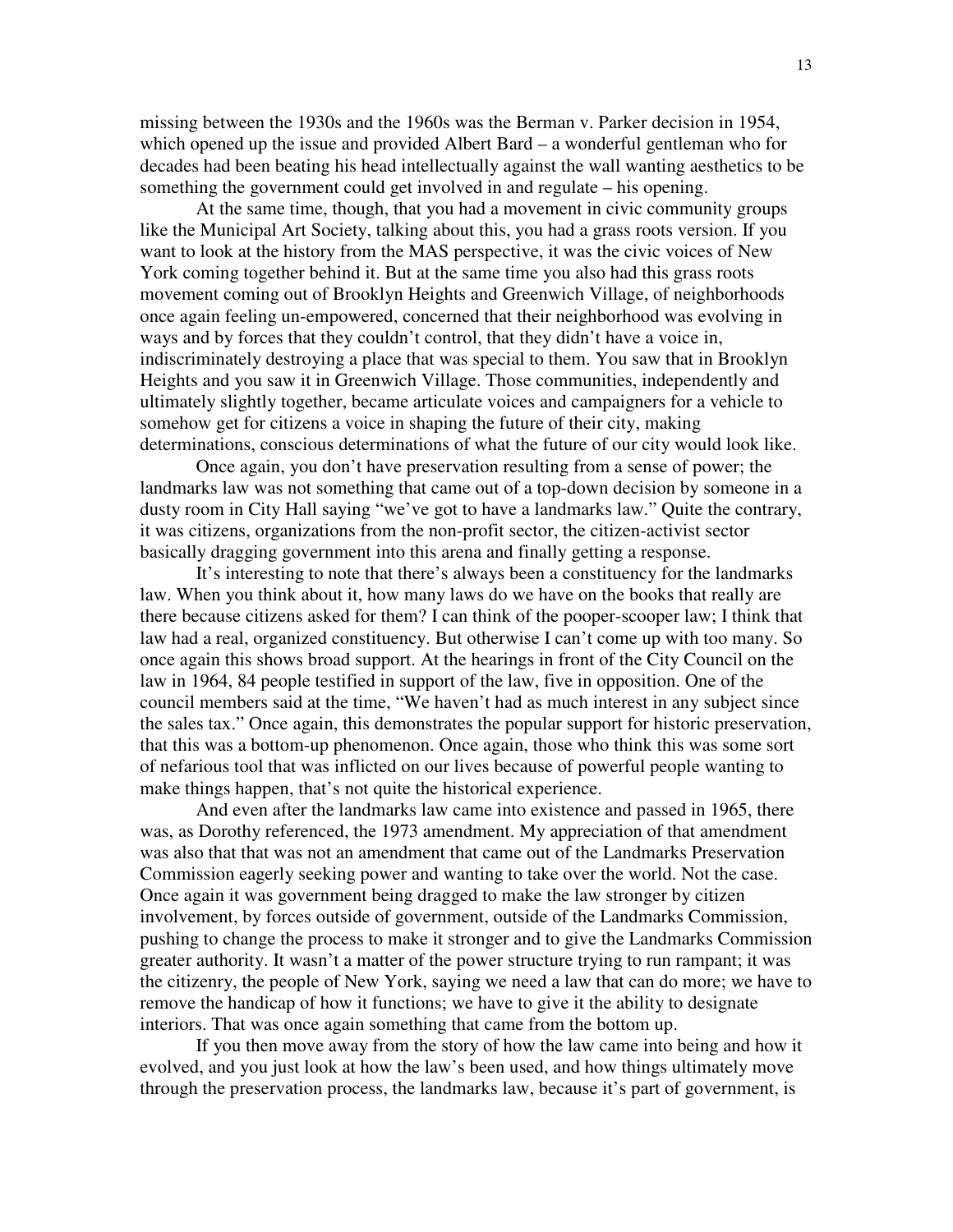not something that's controlled by academics. There's a political dimension to it. Whatever the Landmarks Commission does, which is indeed and has been proven by the courts to be something out of merit, there is however another layer that is part of the process. Whatever the Landmarks Commission does must be validated by a political body, a purely political body. When the Landmarks Commission makes a decision they must be justified by what the landmarks law lays out as criteria. The designation moves to the next level, which used to be the Board of Estimate and now is the City Council, where they don't have to justify the position they take the way the Commission does. A cynical person could say it's a purely political decision. This means, ultimately, that there has to be a constituency for the action that the Landmarks Commission is taking. If they are moving forward a proposed historic district, there needs to be backing for that district. Once again that tends to be backing from the grassroots up, from local community people who went to the Landmarks Commission and helped convince the Commission they should focus on this area, helped convince the Commission to put resources into it, helped the Commission to see and understand the importance of that area, and ultimately gave the Commission the sense that if the Commission, based on its professional judgments, felt that this equaled what a historic district required, that there was a political voice to support that decision as it entered the political process. It suggests to me that the landmarks law is a vehicle that has allowed neighborhoods, many of them disenfranchised neighborhoods, to advance issues they care about. To me, the whole notion that this is an elitist plot goes against the experience in history that has led us to where we are today.

Another issue is the notion that if you have a city that is all-consumed with thinking about preserving its past, then you have a dead city, a city whose prime has past. When that argument was advanced a few years ago about New York City, some of us in preservation found it remarkable that anyone could think that New York was consumed with preserving its past. The people at this table might be consumed and obsessed with preserving its past, but to suggest that New York City's psychic energy is overly focused on that would not jibe with anybody's reading of the power structure at present in New York, or the psyche of the city. But preservation is actually a creative act. It's a sign of a city able to chose what it wants to save. It's kind of a higher form of intelligence when it comes to planning your future and looking at what type of city you want.

I think also that no one could suggest, if they look at the facts, that New York City was anywhere near the danger zone of the frozen hand of the past limiting the ability for us to continue and shape wonderful new contributions in architecture. If you look at the number of landmarked sites, the number of historic districts, the number of properties affected, you're looking at very low percentages of the entire City of New York. There's great and ample space for wonderful new architecture. When Herbert Muschamp, the architecture critic of the *New York Times*, says architecture is dead and preservation killed it, you kind of roll your eyes. Look at First Avenue. Hmmm, that's not protected by historic preservation, they could build some really neat modern architecture over there. And what do we get? Not really neat modern architecture. What about Second Avenue, that's not covered by historic preservation. What's wrong there? And the list just grows and grows and grows. I have been in conversations with architects where they have actually said that working within a historic district, working within the confines of the landmarks law actually has led them to a more creative process and to more interesting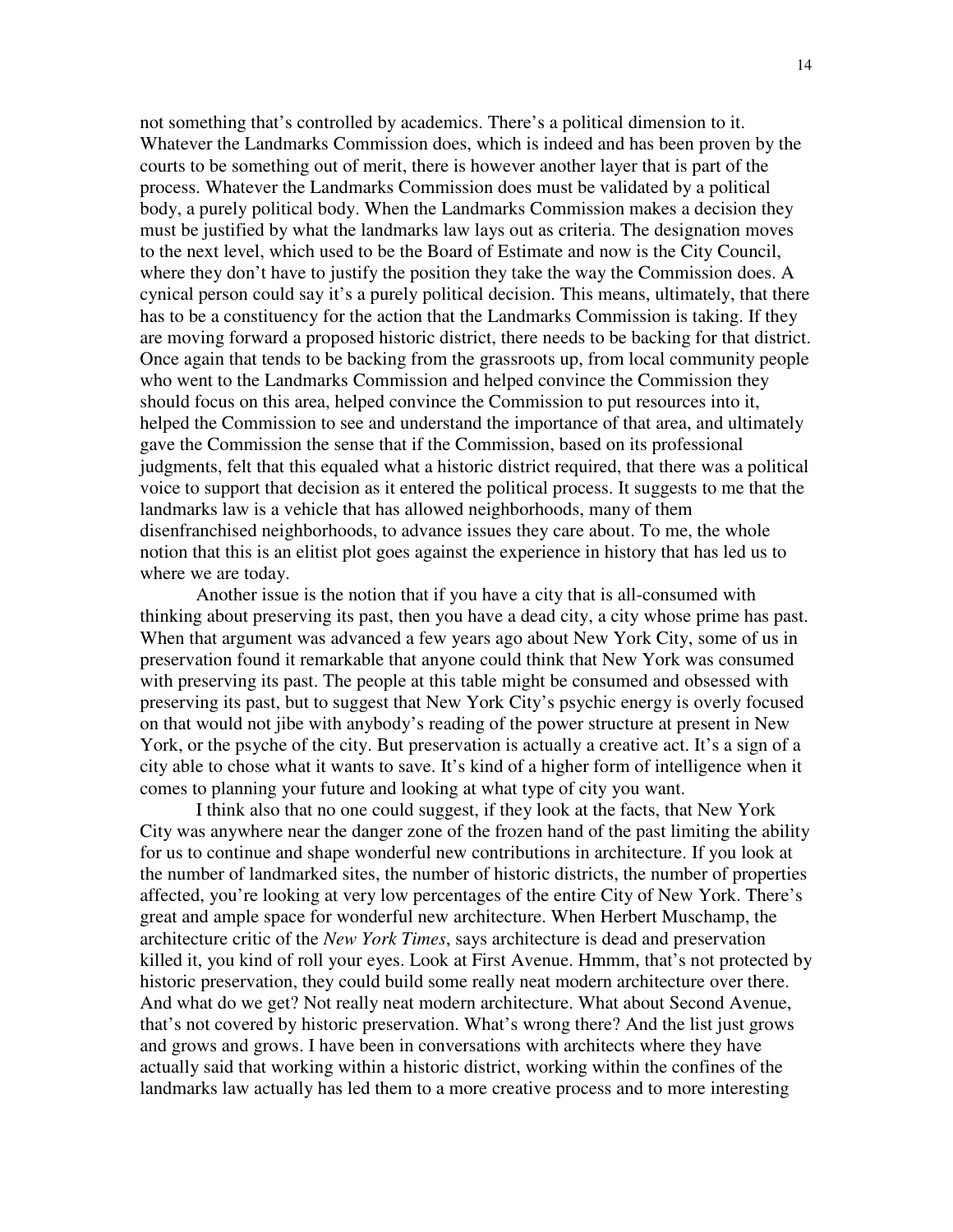design. So at least some inside the profession feel differently about the dead hand of the past.

Looking at the reality of historic preservation and how it's been applied in New York City, you do not find a city that's frozen or obsessed with its past. Some of us think we would be doing a better job of focusing on our future if there was a little more focus on learning from the past and having a sense of what went on before and actually being a little more conscientious about what we wanted to take forward. So I don't think we have to worry about the pendulum being out of control.

One other argument is the question of criticizing what it is that we have been preserving, again, from an academic stance. Looking at the record of the Landmarks Commission, looking at all the buildings that have been designated and what hasn't been designated, and then sitting back in an academic setting, they tease out the kind of buildings that have been designated and ask what that tells us about the mentality of the Commission and what it cares about. And once more, that type of analysis reflects a lack of an appreciation for how the process works. Looking at what was designated doesn't reflect, ideally, what the Landmarks Commission thinks was important. What it shows is what the Landmarks Commission felt was important and what they felt they could get protected, specifically because of this political dimension of the law. For years the Landmarks Commission had other concerns. In the early days of the Commission, the number one concern, appropriately, was the preservation of the landmarks law. It was a new law, and there wasn't the wonderful legal language that Dorothy has quoted that has evolved through case law. And you had people who had worked extremely hard, some of them for many, many years, to get a landmarks law. It's hard to remember decades later that it was among the earliest laws of the many that have come forward. But you had an untested law, an untried law, hard fought, hard won, and many buildings had been lost before we had the law. The number one choice then had to be preserving the law – not a particular building. So certain decisions were guided by the choice of avoiding the chance of a legal action.

There is a row on Madison Avenue where identical buildings were split because the owner of one parcel was going to sue, so they took it out of the proposed historic district. Now academically, looking back, if you don't know that history, you will have a very hard time understanding what this says about what the Commission cared about architecturally. But that was a mindset that governed the Commission for many years, which ultimately changed and shifted as the law was upheld and we got the wonderful language suggesting that indeed we didn't have to worry so much about the law.

The potential for legal challenges ironically helped some of the early work, as did the political dimension. You might look at the number of buildings designated in Queens, or the lack of buildings designated in Queens and say, "Oh, this reflects a lack of interest on the part of the Landmarks Commission in the rich history of Queens because they're all focused on Manhattan, and that's wicked and awful." What it also might tell you if you knew the facts was that you couldn't get a building designated and upheld politically in Queens without the support of the borough president, and the borough presidents over time have not had a great interest or willingness to support landmark designations, though people have worked hard to change that attitude. Unless you understood that context you would look at the record and just say to the Landmarks Commission, "Shame on you that you didn't really pay attention to Queens."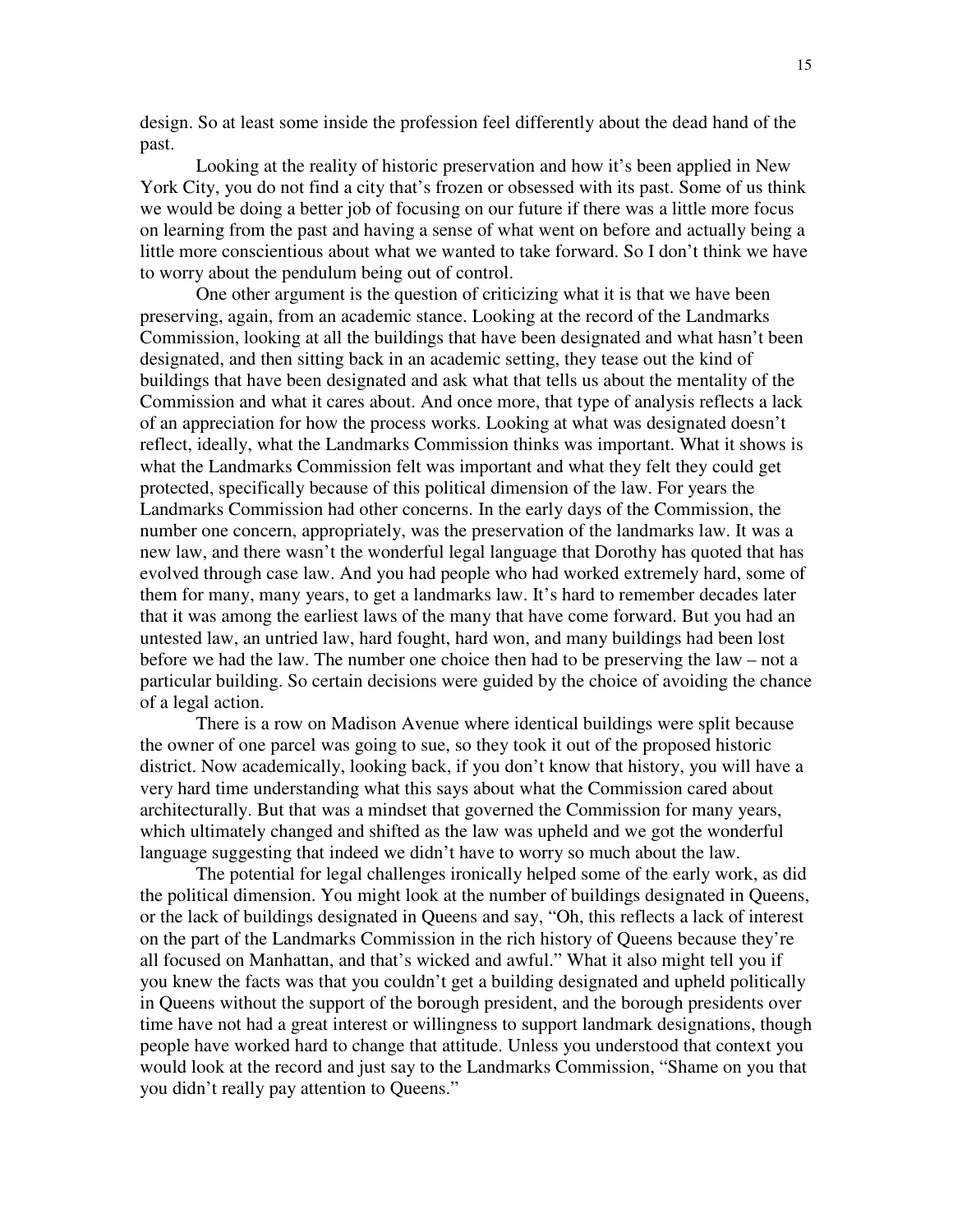What is needed to help inform a real academic understanding of the landmarks Preservation Commission is a better sense of the record, understanding more about what actually happened in the process that got us the law, how the law has been used over time. Appreciating that context is not going to eliminate all such criticisms, but it will better inform people about what really happened, and, I hope, refine the type of analysis that is going on. At the moment, a lot of the academic, if you will, attacks on preservation are basically providing an academic gloss or overlay to attacks that are being brought by other sectors. Many in the real estate community have not come to appreciate the economic value of historic preservation, and basically see it as just another obstacle that has to be pushed out of the way for them to move forward. In sum, if you take the time to look at the history, and I would urge more in the academic community to do so, a different picture of preservation comes into focus.

# Eric Allison

I did come to preservation in much the way that Tony discussed, the way many people did. I started out working in a community group in my own neighborhood, without thinking much about preservation as a theme in itself, as an end. I inevitably got involved in preservation issues because in a historic district regulated by the Landmarks Commission such matters come up all the time, and I discovered a passion for it. I'd always had a passion for history, and that led me down the slippery slope of preservation advocacy and the lack of a home life.

I'm going to tackle one of the criticisms of preservation not mentioned yet, namely that preservation is often used as an anti-development tool. I'm going to attack that argument by embracing it. I think that using preservation as an anti-development tool is actually perfectly respectable and defensible. It affirms one of the quotes Dorothy used from *With Heritage So Rich*, that preservation is about preserving the quality and meaning of American life.

My own research and interest beyond the specifics of historic preservation here in New York City are in what's caused the livable cities movement, which first came to popular attention with Jane Jacobs's *The Death and Life of Great American Cities* in 1961. The livable cities concept is very simple. Cities can only exist if people want to live and work in them, and people only want to work and live in places that are nice to live in. People were not moving extensively into Beirut during the Lebanese civil war; people today are not moving to places like Khartoum or Kabul, because these are not places anyone wants to live who doesn't have to live there. The same applies to New York City. In fact, that's what was happening to the city in the Fifties and Sixties, when there was a tremendous moving out of people who had alternatives, leaving behind the people who had no alternatives. By any measure, the city became a less than livable place. Anybody who lived in New York in the Sixties and Seventies remembers a city where the film "Escape From New York" (1981) was not that odd a concept in terms of where it might go. Ridley Scott's "Blade Runner" (1982) did look like where New York or Los Angeles could be in another twenty or thirty years. So the livable cities movement was about trying to correct that, making cities where people wanted to live and work.

What has that to do with historic preservation? Preservation is a land use tool; we tend to forget that. The legal underpinnings of preservation are in land use. Berman v.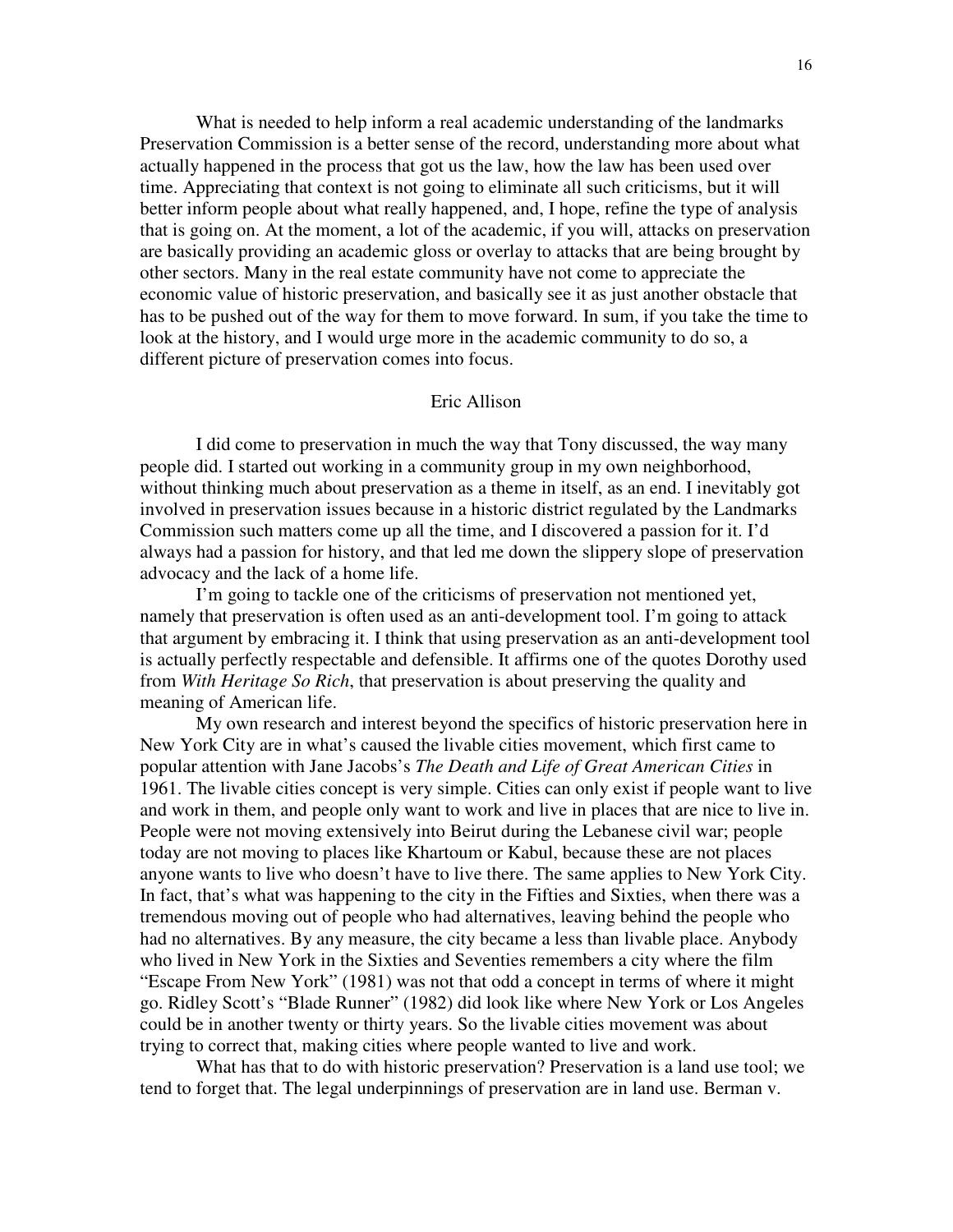Parker was a land use decision. The Penn Central decision is today cited in other land use decisions outside of preservation, including the recent wetlands case in Rhode Island (Palazzolo v. Rhode Island). Here was a case over wetlands and development where the Supreme Court of the United States was citing a preservation case, Penn Central, as one of the precedents. So let's look at preservation in the context of land use, which is what we have to do if we're going to discuss using it for anti-development purposes, and livable cities purposes.

Let me take three neighborhoods as examples: Bayside in Queens, Douglaston Manor in Queens, and the Upper East Side. Bayside is a residential neighborhood, largely developed in the 1920s. It is full of revival homes typical of that period, colonial revival, Tudor, some older styles that can be called Victorian, like Queen Anne. There are quite a few very nice houses; celebrities like W.C. Fields lived in Bayside, back when Hollywood was actually in New York City and places like the Astoria Studios were where the major studios operated. The problem in Bayside was that the zoning for this area of single-family homes allowed the construction of essentially mini-apartment houses, two- and four-family dwellings, the kind you see all over the city. They look basically like a shoebox. Baysiders became interested in historic preservation as an antidevelopment tool. Their problem really wasn't historic preservation; it was inappropriate zoning. The zoning did not mandate single-family homes, hence it allowed these inappropriate constructions. When one or two of them went up on a block of singlefamily homes, all of a sudden it was no longer the single-family neighborhood homeowners had invested in. It no longer felt like the same quiet, tree-shaded street, because it wasn't. People started moving out, more of these intrusions went in, and pretty soon you had an area that looked like any other built up area of Queens.

Douglaston is not far from Bayside, and to the non-architecturally educated eye it looks fairly similar. Douglaston sits on a point sticking out into Long Island Sound, surrounded by water on three sides, with the Long Island Railroad the other boundary. It is quite extraordinary. It's from an earlier period, a railroad suburb from the first decade of the last century. They had appropriate zoning. They were zoned for single-family houses. So one would think that absent historic significance or anything else, Douglaston was a community that could survive as it was, that it could remain livable, that it could remain an oasis in the city, the kind of place where people would want to live and bring up their children. But their problem was that not all the houses were built to the full size that the zoning allowed; some occupied double-size lots. That's something you really can't correct with zoning, even with contextual zoning, a tool we frequently use today to try to preserve neighborhood character. There were houses that for one reason or another did not fill the full zoning envelope. Developers began coming in, buying up these structures, knocking them down, and building to the full extent of the lot. Now, this would not be terrible, except that this was a neighborhood of all kinds of revival styles, absolutely beautiful upper middle-class houses. What were developers putting up? They were putting up the largest, cheapest thing they could that would appeal to a random buyer at the price they were asking. They were basically putting up boxes, the kind of boxes you see in Florida, what I call quasi-Mediterranean- Spanish-Arabian, no particular design, with pink stucco walls in a neighborhood primarily made up of white stucco and clapboard. The neighborhood character was under threat. It would soon become a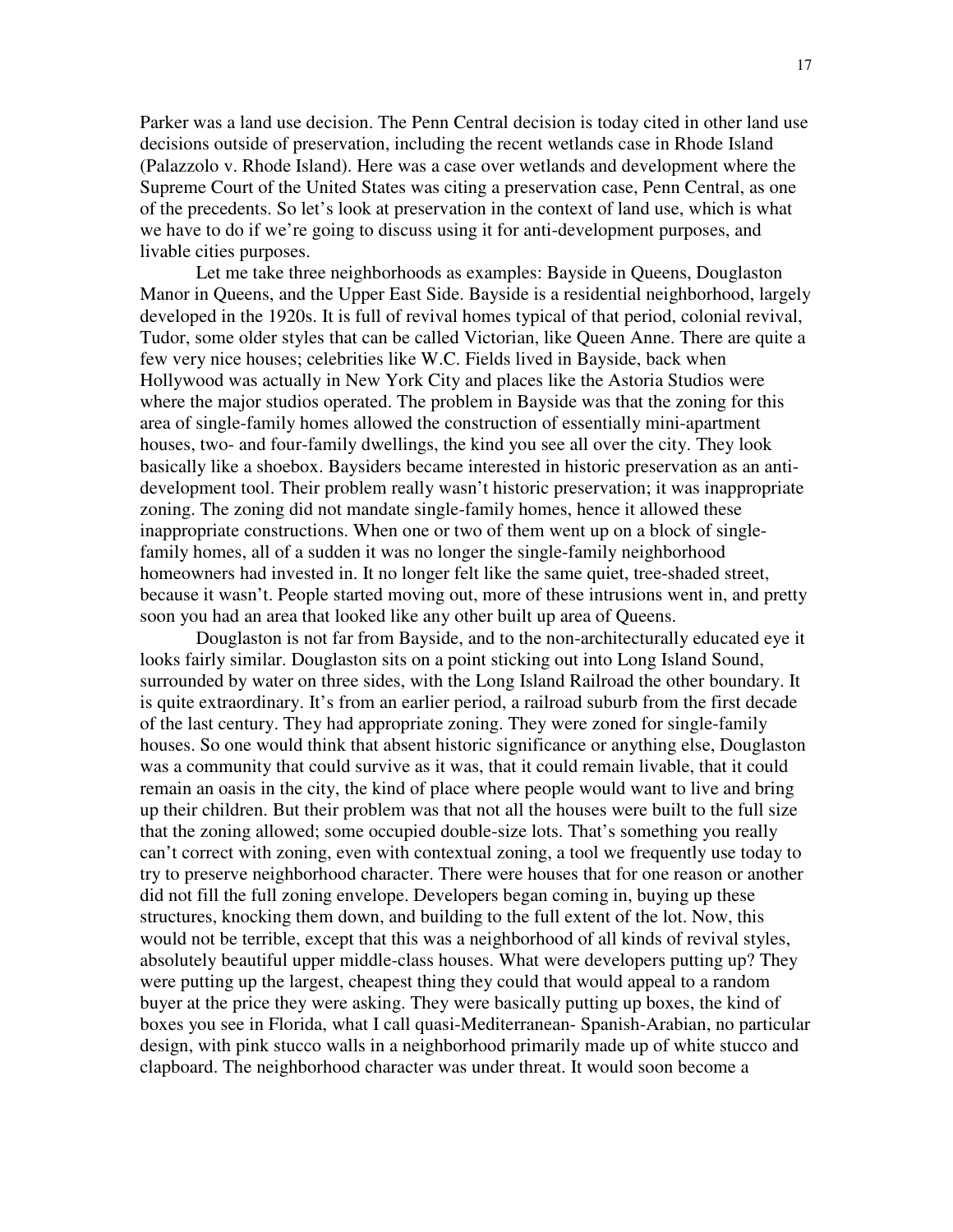neighborhood that would look like any other neighborhood, instead of looking like Douglaston.

Fortunately, the area had sufficient historical significance to merit designation. It is a historic neighborhood, typifying the history of railroad suburbs; it has buildings by important architects of the period. The residents organized and convinced the Landmarks Preservation Commission – after ten years of trying to convince the Landmarks Preservation Commission, and after being refused twice by the Commission – finally convinced the chair of the Commission, who herself lived in an old railroad suburb in Riverdale, that this was a wonderful thing, and over the dead bodies of the commission staff put through the designation as a historic district. Now, developers and architects are compelled to build houses that are "appropriate," as the law says, according to the character of the neighborhood.

This to me is neighborhood preservation. Historic preservation is the tool; it was a legitimate use of historic preservation because Douglaston is a historic neighborhood. It does have all the qualities of special significance and historic, cultural, and architectural features that are called out in the landmarks law. But designation as a historic district was clearly intended as an anti-development measure. Not anti-development in the sense of not wanting anyone to build anything new here, but anti-development in the sense of blocking proposals that were inappropriate and would destroy the character of the neighborhood.

On the Upper East Side, there have been several fights over the last few years against very tall buildings, legal under the zoning but conflicting with the character of the historic districts. One that made the headlines was the corner of 92<sup>nd</sup> Street and Madison Avenue in the Carnegie Hill Historic District. This preservation battle elicited more than the usual press because Woody Allen lived on the block and actually made a short film he showed at the Landmarks Commission, illustrating what the neighborhood would look like if they approved this building. Here, preservation is being used as an antidevelopment tool, but again, the Upper East Side is a legitimate historic district. It is a slice of a period in the city's history that does not exist any more, a type of architecture that is no longer being built, representative of the lifestyle of a class of people over a long period of time. The fact that even within the historic district there are efforts to build these tall residential buildings indicates what the Upper East Side would have looked like had it not become a historic district. Its character would have been entirely lost. We would have lost Upper East Side as we know it, and we would have instead had an upperclass Co-Op City. You would have had one tall building after another built on the avenues and even mid-block. People would not go up there to wander around and see the tree-shaded blocks and the old town houses; it wouldn't be a place tourists visited.

Madison Avenue has very strict guidelines regulating its storefronts and buildings, and absent designation it surely would not look like it does. It would probably look more like Third Avenue. There's nothing wrong with that, because you need both Third Avenue and Madison Avenue in a livable city. That is a proper use of preservation as a land use tool in the defense of livable cities, places where people want to live. Not everyone wants to live in a high rise. One of the strangest things, of course, is that the residents of the high rises want to be able to look out the window at the low rises. They especially prize a protected view out over a historic district, because their biggest fear is that some one will build a high rise next door that will block their view. So they too feel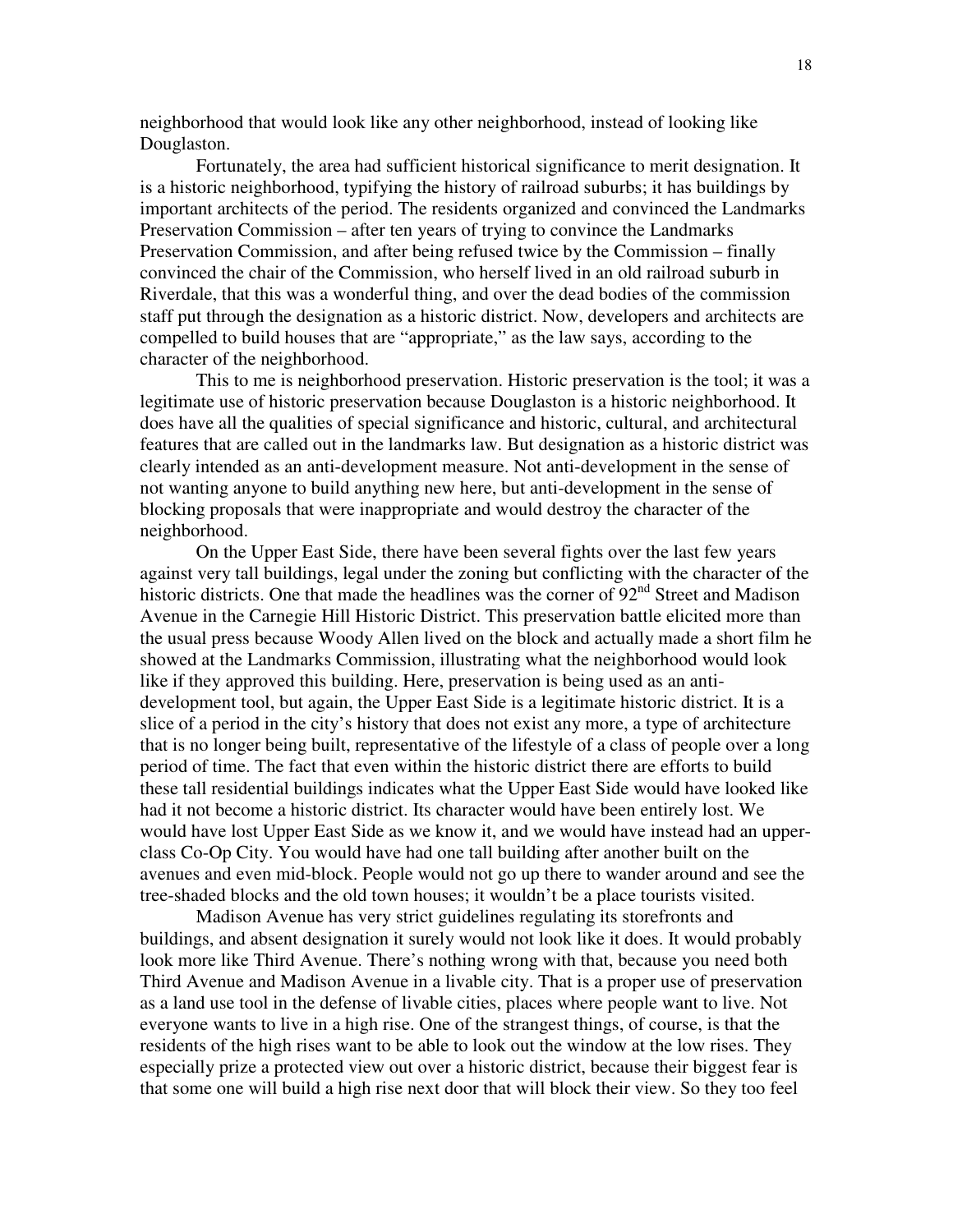that maintaining low-density buildings is useful. Low density building can be maintained by zoning, but when they are as redolent in history and culture as Douglaston and the Upper East Side are, it's appropriate to use the tool of historic preservation.

One more vignette: Long Island College Hospital at the edge of the Cobble Hill Historic District, on the other side of Atlantic Avenue from the Brooklyn Heights Historic District. Sometimes the biggest enemies of historic preservation are not real estate developers, but hospitals, universities, and even museums. More historic buildings have probably been destroyed for hospital or university expansion than any other single cause except for earthquake and fire. This was a hospital that most of the neighborhood liked, good community citizens as hospitals go. But they owned a row of four or five 1860s, 1870s buildings on Atlantic Avenue, commercial structures with stores on the ground floor, two floors with apartments above. They were typical red brick  $19<sup>th</sup>$  century buildings, nothing extraordinary, except they were in the Cobble Hill Historic District. That meant the hospital had to come to the Landmarks Commission to build this annex. Their plan, in the manner of institutions everywhere, was for a definite architectural statement, a bland institutional box, built as cheaply as possible, that would go to the full height of the zoning. It would have still been a four story box, with the air conditioning and all, on a street lined with these mostly  $19<sup>th</sup>$  century storefronts, backing up on a historic district of  $19<sup>th</sup>$  century brick rowhouses. They went before the Landmarks Commission and received permission for their building, but they were forced to do it within the envelope of the existing buildings, at least on the Atlantic Avenue side. The bulk of the building had to be set back from the street; the buildings were restored on the front. And there are actually entrances to the offices and clinics from Atlantic Avenue, which they had not originally planned; it was going to be a blank façade with an emergency exit in the middle. What this has done is that it has preserved this  $19<sup>th</sup>$  century commercial streetscape.

William H. Whyte's *City: Rediscovering the Center* (1988) is one of the pioneer works in the livable cities literature on the vitality of streetscapes; it was the fruit of about 30 years of his observations of how cities actually work. If you want to see how his ideas work in practice, go to Bryant Park. The redesigned park was the work of one of his students basically applying his ideas about how public spaces work. One of the things he discovered is that it is very easy to kill a section of a commercial street; all you have to do is put a gap between the buildings. A gap of a single parking lot, as little as 100 feet wide, can cause the stores on one side to die, because people will get up to that point and turn around and walk back. That's why Fifth Avenue no longer allows airline offices or banks. Banks can be there but they can't be the entire front; they have to be set back in the building, because Fifth Avenue was in danger of becoming a street of just the flat, empty glass windows and that did not encourage window shopping. In this particular case, the development the hospital proposed was rejected; it had to be accommodated within the existing structures. What we got is something that works in terms of making a city work, in terms of livable cities, in terms of livable commercial districts, in terms of harmony with the historic district, in terms of harmony with the residential neighborhood right behind it. So people still feel that these are the stores they shop in, as opposed to an alien presence.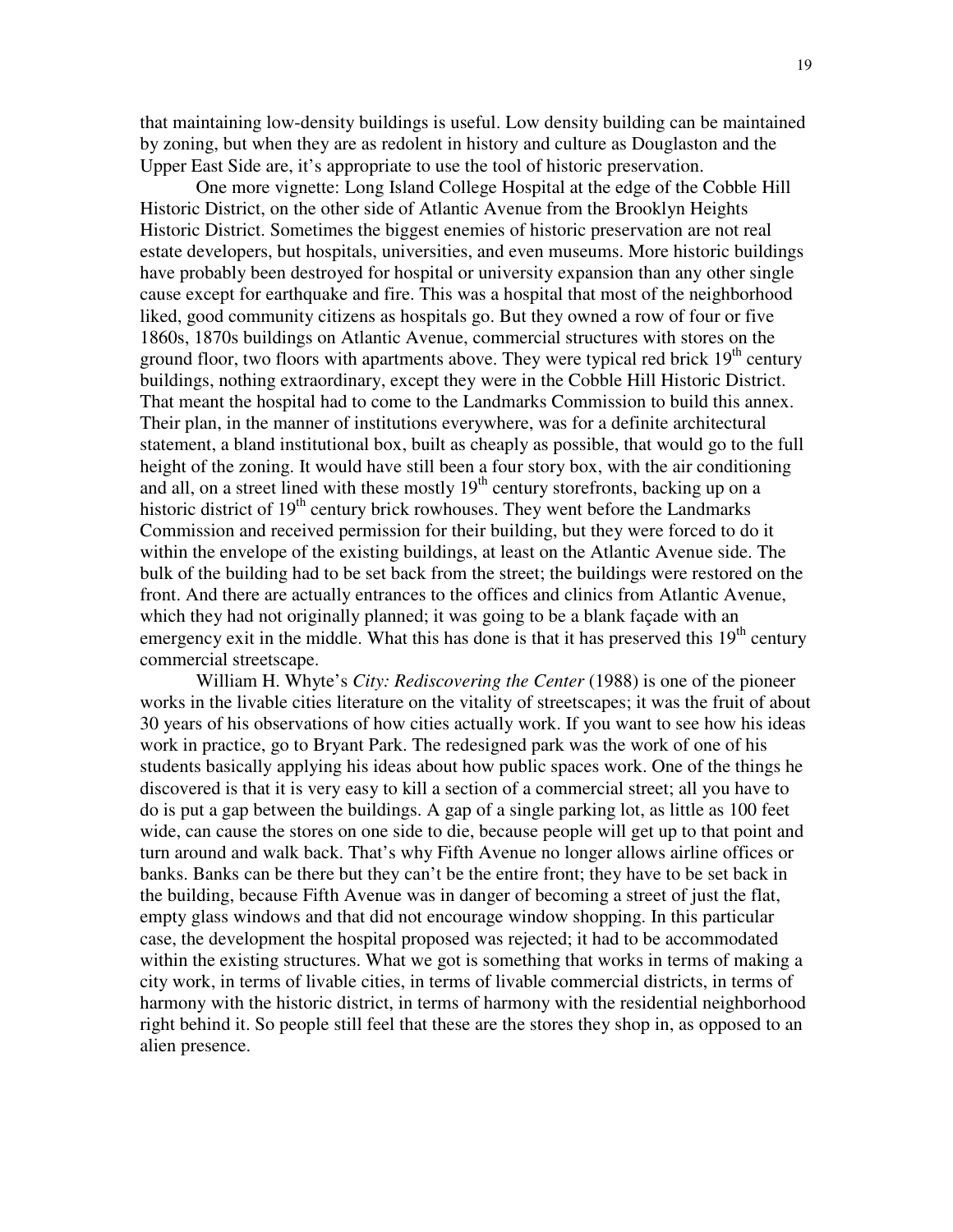I came to this not with an education in historic preservation, although I subsequently obtained one, actually in city planning, because I see that these are planning issues. Historic preservation is a way to make our cities work.

#### Wood

It's largely a question of understanding what development means, and the many different types of development there can be. It's inappropriate development that Landmarks helps prevent, at its best. And what it encourages is the type of development that more and more smart people are appreciating, which is reinvestment. It's interesting that when you do talk to members of the real estate community, for them development, investment, economic activity, is only new construction. Unfortunately they miss the economic vitality of a place like Tribeca, where so much has been reinvested since it has become a designated, protected historic district, and property values escalated astronomically.

Preservation is like a little soccer ball being kicked around. On the one hand, it's accused of stopping anything from happening in historic districts, and then you look at all the change that happens. Then, of course, you look at some of the more fervent people in the neighborhoods who are attacking it because it doesn't stop enough change. So you have people who really do want to freeze things and the landmarks law isn't doing it for them, because, appropriately, the landmarks law does allow change to happen. But then you have others attacking it because in their view it's stopping all change. So I guess it shows really how fair and wise the law is where both ends of the spectrum feel it doesn't adequately do what they want.

#### Allison

During the hearings over the Tribeca Historic Districts, the Real Estate Board of New York, which represents large property owners and developers, was testifying, as always, in opposition. They like to say they are not against historic preservation, they are perfectly happy for some individual landmarks, but they have never met a historic district they liked. At one point in the hearing, Councilman Tom Duane looked at them and asked, "Are you saying that economic development only means tearing down an old building and building a new one?" And the two people at the table, the counsel and a vice-president of the Real Estate Board, looked at him and said, "Well, yes," as if he had asked something that was patently obvious, which to them it was. Tony's point is exactly true. Economic development embraces much, much more than the tear down and build anew syndrome.

#### Minor

Also at that hearing, the other thing that was advocated was that Tribeca should be Wall Street North, and that they saw no reason to retain the residential buildings. Wall Street needed to expand and Tribeca was envisioned as the financial district north. At the time also I think the City Council members were a little surprised to hear that being advocated. Also, they believed that, essentially, Ladies Mile should be torn down. That's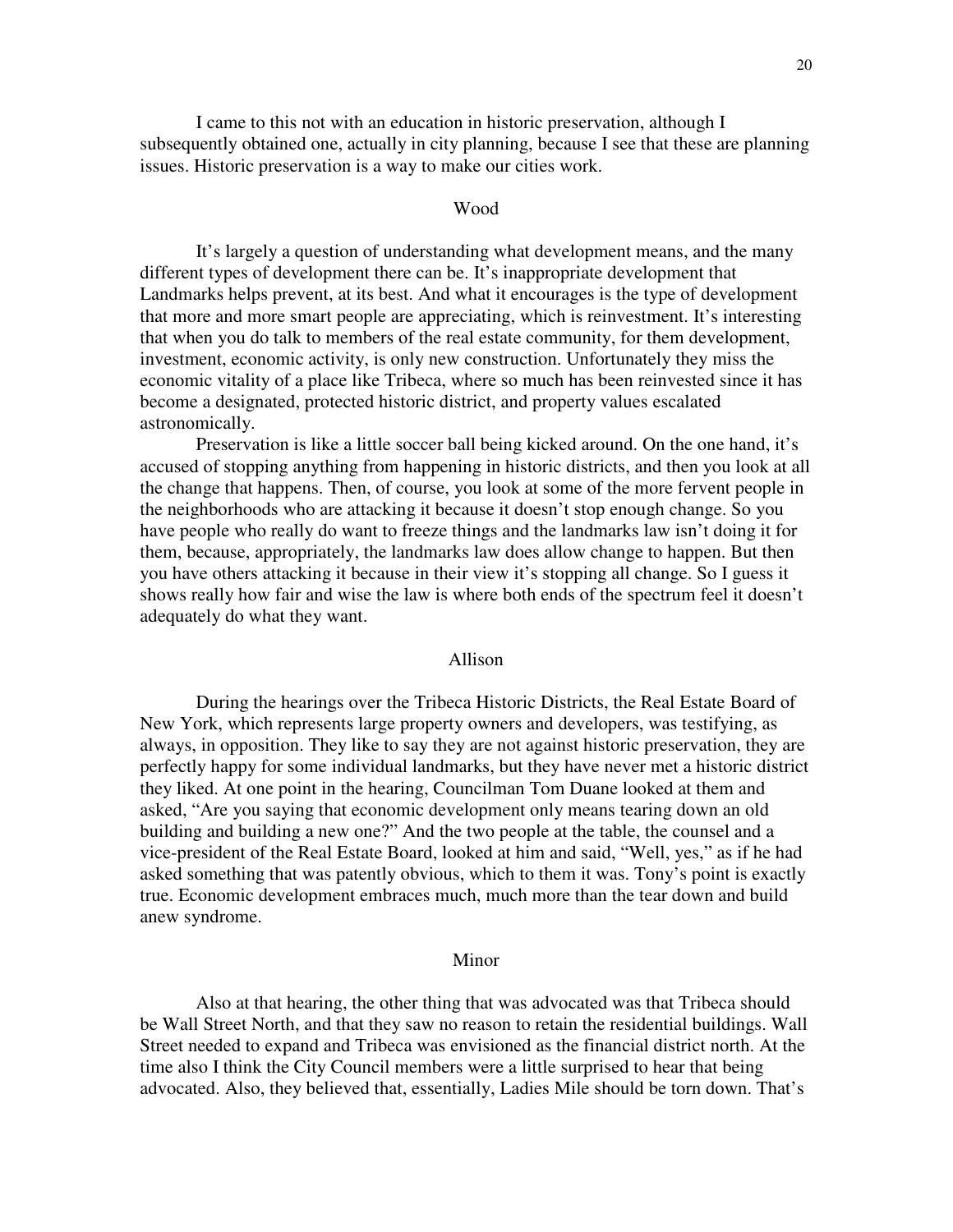the area from Fifth Avenue through Sixth Avenue, from the Flatiron Building south to almost Union Square. What they said was best for that area was new construction; there was no need to retain any of the buildings. It should be new construction and new residential construction was what they saw there. Obviously this is an area that has been very vibrant since its designation as a historic district in terms of offices, the rebirth of the old department stores, as department stores. With chains on each floor, ultimately becoming a department store in itself. But their image was it was going to be demolished and offer us new high rise housing.

#### Wood

I can't resist. There was a wonderful letter, wonderful only in retrospect, that the head of the Real Estate Board sent to the *New York Times*, opposing the landmark designation of Ladies Mile, predicting that its designation would be the final nail in the coffin of this area, it would be the death knell for any chance to revitalize what was then a somewhat derelict area. I must say I had the pleasure of reading that at the tenth anniversary celebration of the designation of Ladies Mile, now one of the hottest real estate spots in the city.

# **Question**

One of the criticisms of preservation is the flip side of the developers' contention, that is, that it so raises the value of property that it contributes to gentrification, that is, driving out the less affluent residents who had lived in the neighborhood for a long time and only attracting those with a much higher income. And this shows that historic preservation is really an elitist movement against the poor or the less privileged or the less educated.

# Allison

I'm actually in the middle of a long research project into this.

# Kroessler

And Eric is guilty of being one of those gentrifiers, with a house in Fort Greene.

#### Allison

That's right. I'm in the seventeenth year of a ten-year restoration project. It's true that the real estate values are rising rapidly. Of course, I've been there 17 years, and if I'd put my money into the stock market I'd have made quite a bit more over that period of time.

The evidence I've been able to obtain seems to indicate that historic preservation, if it has any role in gentrification at all, is that it is a consequence of gentrification, not a cause. Except for the very early days of the Landmarks Commission, and even then, neighborhoods generally did not become historic districts without a significant amount of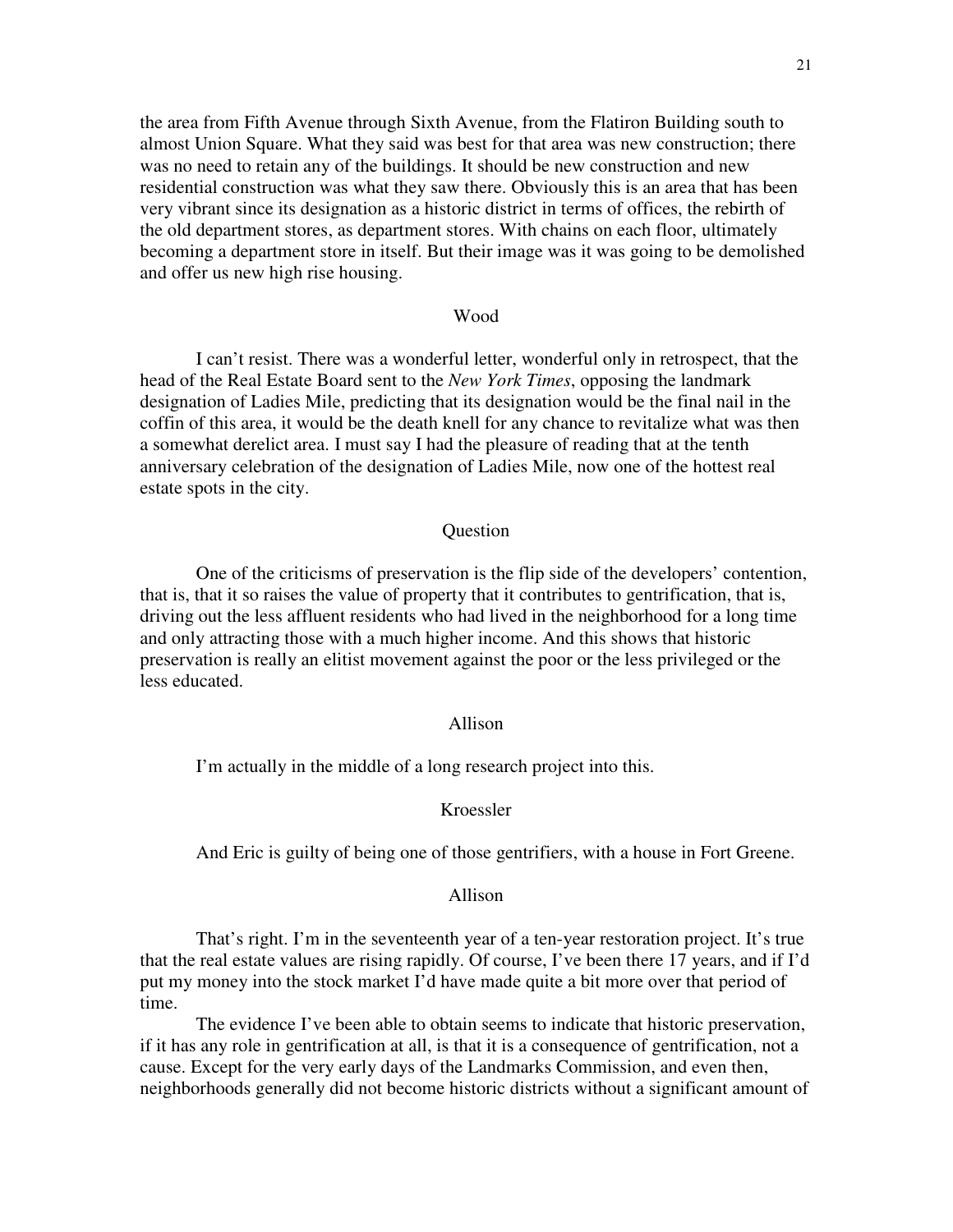community involvement, in fact I'd say community pressure. Today it just doesn't happen unless the community basically forces the Landmarks Commission to designate. If you look at the timing of most designations in those neighborhoods where property values have increased substantially, above what they have in similar neighborhoods, generally speaking, the designation happens anywhere from seven to fifteen after the gentrification process  $-1$  prefer to say rehabilitation process – has begun.

In my own neighborhood of Fort Greene, Brooklyn, the community groups spent ten years fighting to get the neighborhood designated. It was, at the time we moved in, not what I would call a sure thing neighborhood, certainly. There was a fair amount of abandonment prior to the designation. What designation frequently does is stabilize neighborhoods. It gives people a certainty that buildings will be appropriately renovated, as opposed to being trashed, if I can use that term. It gives developers – in the good sense, not people who want to tear down – an incentive to know that if they buy a shell and work it back up, most likely the section of the block they are on is not going to change substantially; no one is going to tear down the buildings next door and build a McDonald's or put up an apartment house, or one of those shoebox apartments that are legal under R-6 zoning. I think it is a specious argument, *post hoc ergo propter hoc* [after this, therefore because of this]. Because designation happens and then later on the property values go up, that therefore the historic district must have caused gentrification, must have caused displacement. I'm also frankly not convinced that it causes in as much displacement as is alleged. Now I'm arguing from my personal experience. Fort Greene is somewhat unusual in that an awful lot of people in the neighborhood were struggling working people who saved up to by a home, fortunately at a time when you could buy a four-story brownstone for \$17,000 but you couldn't get a mortgage because the neighborhood was a redlined. Now that property values have gone sky high, since people have discovered that Brooklyn is a pleasant place to live as opposed to a place to stay out of, those people are still living there and enjoying the benefits. I think the people who are being most affected are renters. But that's a problem that is not specific to historic districts; that's true of real estate throughout the city.

I think the real question is that gentrification is code for changes in ethnic mix in neighborhoods, and historic preservation is an easy target to blame for it. But most gentrification has taken place outside historic neighborhoods, not necessarily inside. You only have to look at Mount Morris Park, which has been a historic district for thirty years, beautiful brownstones in Harlem. It did not rapidly gentrify and remained indistinguishable from the economic, ethnic, and socio-political atmosphere of the surrounding blocks. Designation did not cause gentrification in the sense that one would suspect, that it would become a white enclave. I think it's a more complicated argument than even I'm making at the moment, but it's an easy scapegoat for the socio-economic trends that are happening in the city, and given that the academics who usually make that particular argument are basing it on class and the whole idea of elites trying to preserve their place in the city, I'm glad to know that I'm now a member of the elite and I keep waiting for the invitation to the secret meetings, but I'm obviously not on the mailing list yet.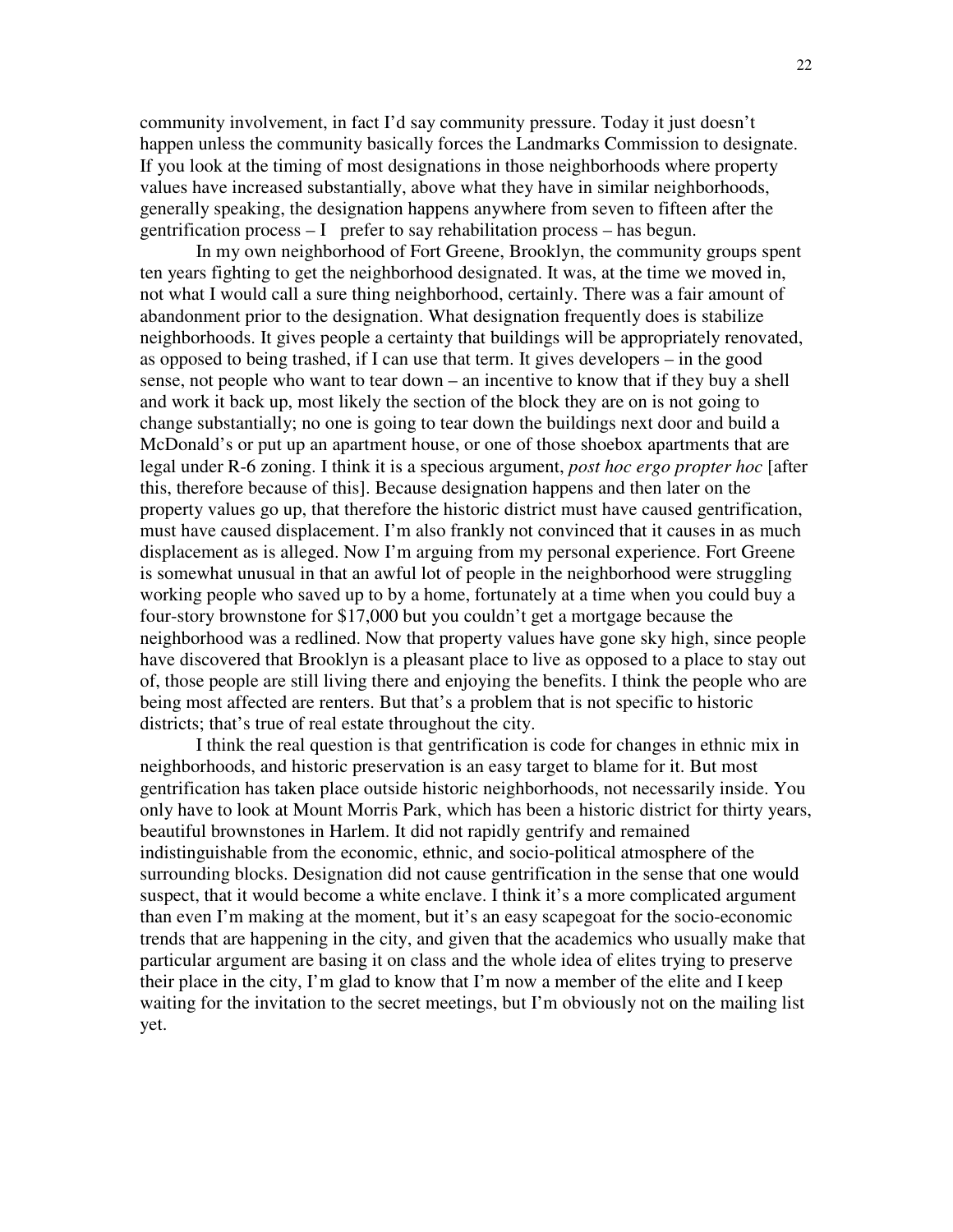I'm reminded of my friend Stanley Lowe, a major civic leader in Pittsburgh, an African-American who was very much responsible for the revitalization of Manchester, one of the great neighborhoods in Pittsburgh. When you talk to him about gentrification he responds, "Wait a minute, we want some diversity in our neighborhood. We thought it would be nice to have some people with some money in the neighborhood. We had some big old mansions that needed people with money in order to preserve them. We had depopulation issues, we wanted people in our neighborhood, we wanted people with resources who would help us attract attention from city hall for better services." Here is someone who can help us understand this issue. Gentrification is a term with so many meanings that it's hard to tease out, but in a sense he was saying it would be nice to have diversity of that type in a neighborhood, and they haven't lost that neighborhood at all. That's a neighborhood that's very much of itself today, but it's indeed one that has benefited from having a little more diversity, as Stanley would say.

#### Minor

When the Commission held its hearing on a district in Bedford-Stuyvesant – in fact, the district never did go forward; this was in the early Nineties and there was a change in administration – the main testimony was from people who were not included in the district. There was a great deal of concern that we recognize a larger area as the Bedford-Stuyvesant Historic District than the Commission had heard. Now the Commission said we can only hear so much and do so much at a time, and we can always come back to these other areas, but much of the testimony at the hearing came from residents saying, "My house is also from the same period, I should also be included." I know in Fort Greene one of the hopes was that designation would help them with the problem of redlining and that they could get financing in fact to repair these buildings. This is critical for anyone living in them. It's not even a matter of gentrification. If the buildings are going to continue to live they've got to have the money to keep them repaired. Some of the gentrification that does exist is when buildings go from SROs or boarding houses to multi-family, or one per floor, two families in a house, in some cases one family. This is where one sees the change that has occurred. The housing in many neighborhoods that have been designated certainly has gotten some help, in some areas not as much as they'd hoped.

But there are still the efforts up in Harlem, out in Bedford-Stuyvesant, to enlarge the districts that exist, because first of all, those are important buildings. The testimony was very moving. At the Bedford-Stuyvesant hearing people said their grandparents bought this house in the Twenties or the Thirties, their parents grew up there, they all grew up there, they plan to continue living there. They would talk about the beveled glass and stained glass and the other marvels of the house. And I always felt badly that the district, even in the form it was heard, never went forward. It will someday go forward. There's always the problem that Landmarks, with the workload, with the small staff, can only do so much.

But in terms of the gentrification, one looks at SoHo and one sees a very different district than what the Commission designated. The manufacturing jobs had moved out,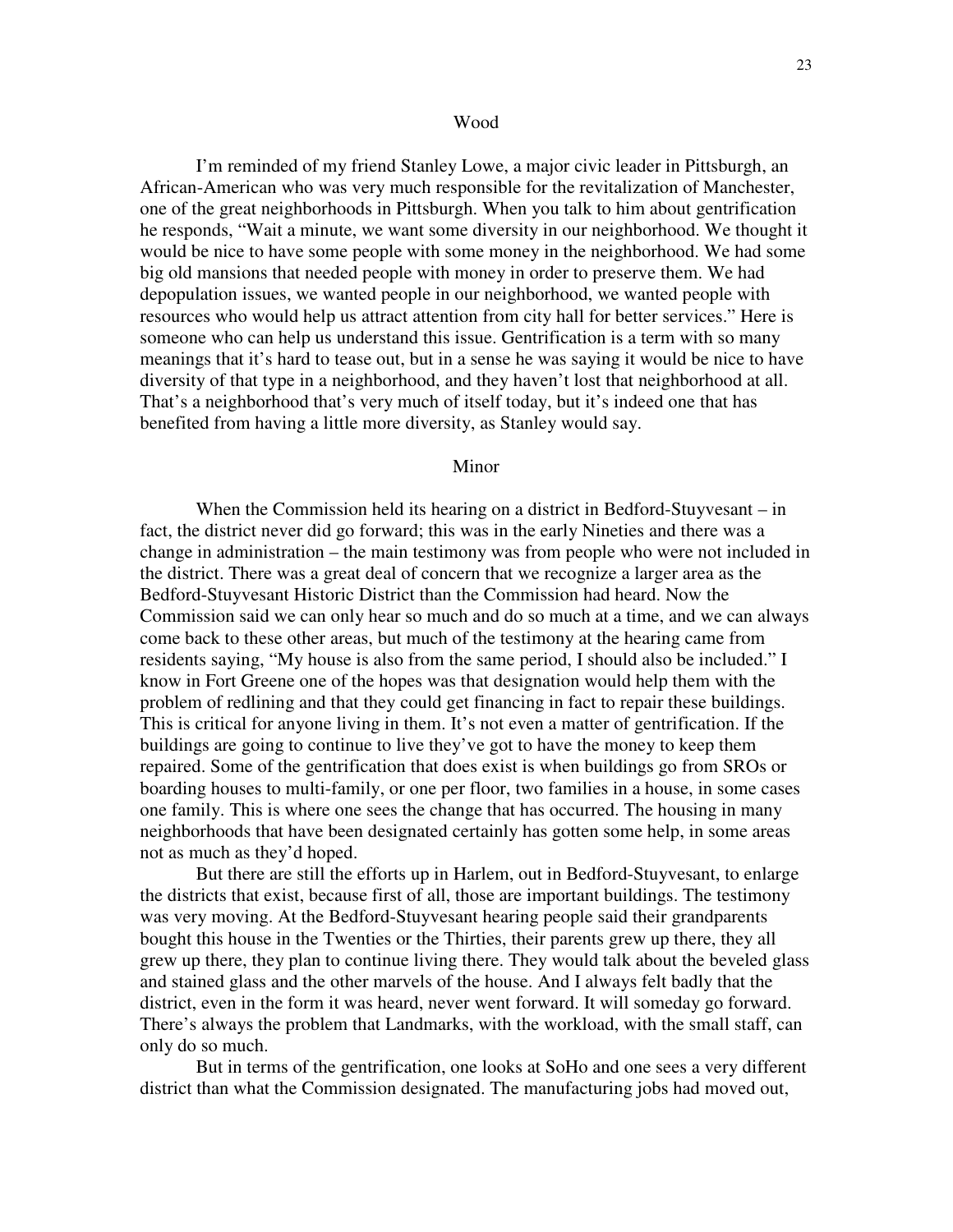and it's been gentrified into another commercial use. This is a sort of a damned if you do, damned if you don't kind of argument. The Commission on the one hand is the dead hand that prevents development and economic viability, and on the other hand is also responsible for gentrification, both of the commercial and the residential areas. The economic boom of the '90s cannot all be attributed either pro or con to historic preservation.

#### Wood

The reality check on the pros and cons of historic districts is that we have over seventy of them; we have more places that want to become districts, and those that are districts want more of it, want to expand what's covered. So when you tease out all the academic arguments, the bottom line is it works; people want more of it. It's been around since 1965 and the number of communities desiring those benefits spread upon them is only growing.

## Minor

But the answer to the question has to be that the people who are trying to get larger districts are people who have lived there and hope to continue to live there. And that is the concern, that historic district designation has in fact helped people restore these buildings but remain there.

### Kroessler

One of the preservation battles that we lost – I know it's rare, but we lost one in Queens – was the Jamaica Savings Bank on Jamaica Avenue, a Beaux Arts bank building from the 1890s. The designation was turned back at the city council. One of the arguments advanced was that the nature of the community had changed, and because the newcomers in Jamaica had no connection to this building, it didn't make sense to designate this building; it belonged to "other people's" past with no connection to the people in the present. I suppose this would be part of the elitist argument, that preservation would be an attempt to impose an aesthetic value and a history on people who have no connection to it. [After being turned back by the Board of Estimate in 1974 and at the City Council in 1992, the bank was finally designated in 2008.]

#### Wood

Those who know that particular case also know that whatever reasons were brought up it was really the political maneuvering that the City Council is so famous for. I'll just share the experience I had of touring historic religious buildings in Detroit and being taken through a landmark building now functioning as a church, an African-American, Baptist church. I was given a loving tour of this building, with its architectural details called out with great pride, and the architectural details were of the synagogue which it originally was before it was converted to a Baptist church. And the new occupants of a different religion, of a different racial mix, had embraced and taken under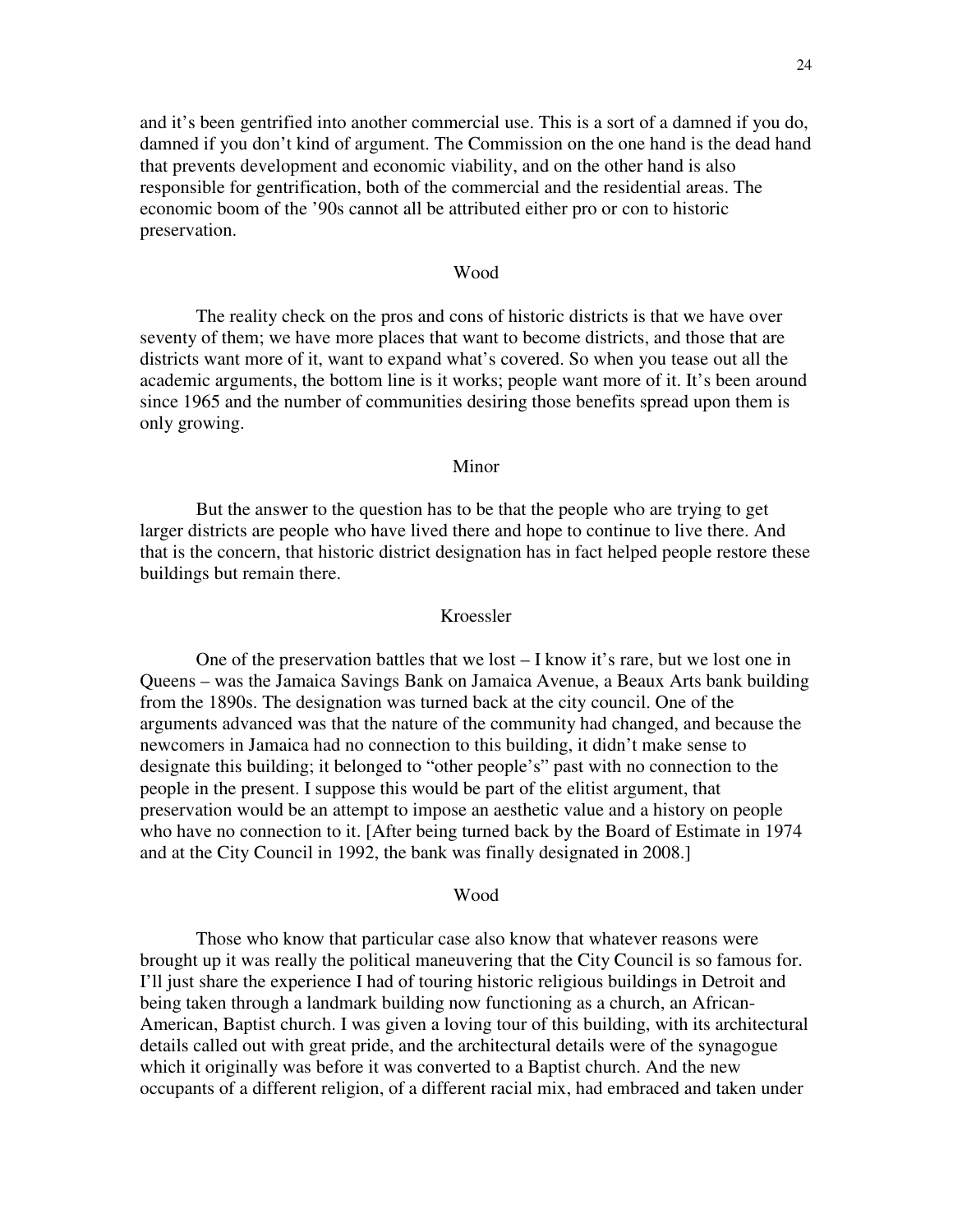their wing the architecture and history of the prior owners. If anything it made that space more special to them. I just think that type of argument doesn't carry water with my personal experience.

## Joan Maynard

Society for the Preservation of Weeksville and Bedford-Stuyvesant

I got involved in historic preservation in 1972 to save Weeksville, and a person of my color, my profile was not supposed to be interested in preservation. I said to people in the beginning, for me, preservation is only a tool. But when you speak of areas without any connection to people of color, particularly African-Americans, I begin with Wall Street, and the commodity sold on Wall Street, the commodity that started the whole question. If we leave preservation for a moment and talk about history, Americans are so ignorant of their own history. Much of it they don't want to remember period, that's part of it. But people reject history at their own peril. Preservation is only a tool. How do we make the history available? If we just put it in a book on the shelf, and when we get it off the shelf we can't read it anyway, it's not going to help.

## Kroessler

This raises an interesting point, the connection between history and historic preservation. One of the questions we have to ask is whose history we are preserving.

#### Allison

The history we are preserving is the history of the United States, which means it is the common, I don't want to use the word heritage, because heritage can be used in too many different ways. It's the common ownership of the country, whether we arrived on a boat yesterday or 400 years ago, however we arrived. When you see the Empire State Building, the Custom House, or the Hunterfly Road Houses [Weeksville], you are seeing part of our shared experiences that made us the people we are today. I like to call it touch magic. It's what you feel when you walk over an old battlefield, or stand in the place the Declaration of Independence was signed. It is a way of bringing to life the ideas and events and people that caused us to be who we are, caused the events that happen around us today to happen. These are the very few places where you can actually touch it. You can actually put your finger there, or walk across and say this is where others have walked before me, good, bad, or indifferent people. And that is important. If everything is all brand new, one of those sterile worlds we see in old science fiction movies where everything is slick and clean and obviously nothing ever needs to be dusted. Those are worlds with no anchor.

# Minor

Another section of *With Heritage So Rich* raised the point of the craftsmanship embodied in these buildings from the past. At one Landmarks Commission hearing, I remember testimony on a particular a building on Wall Street, the height of elite power.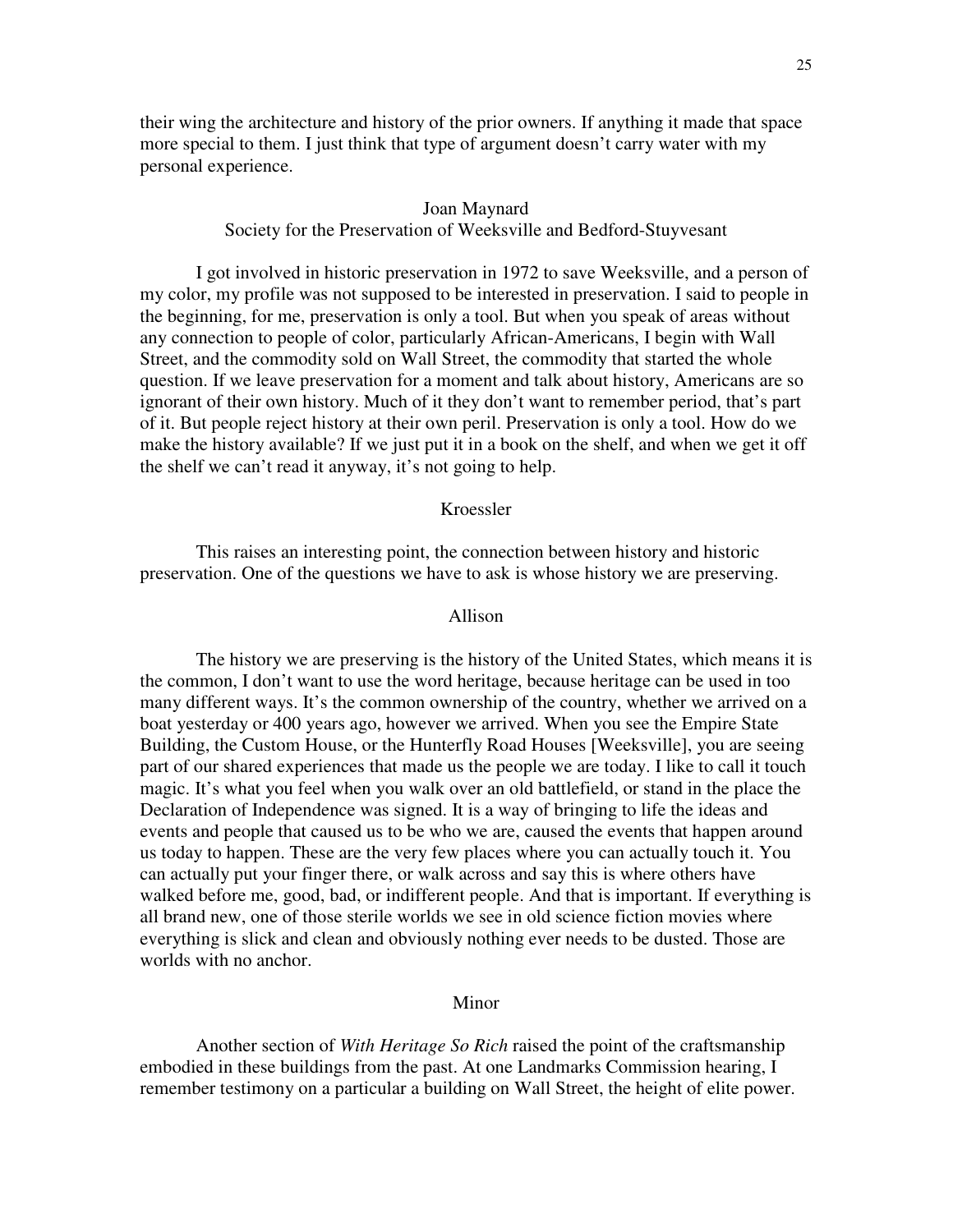Someone came in who said, "My father was one of the people who helped build this building. He was an Italian stonemason, and he also was involved in the carving, as was my uncle." So what was being preserved in the mind of this advocate for designation wasn't a building where a famous corporation or bank was housed, but the craftsmanship embodied, and in large part built by immigrants, Native Americans, African-Americans. They are the people who built these buildings and had the craftsmanship to build them. In some of the reports this is called out and recognized. I remember Percival Goodman coming to the hearing for Central Savings Bank and speaking to the iron work on that building, and who had done the iron work and the craftsmanship involved. He was far less concerned with whether it was a Renaissance bank design, than with the craftsmanship embodied in that building, and the people who had gone into the making of that building. We've all seen those incredible photographs of the making of the Empire State Building, the men out on the ledges, the calling out of who made these buildings and why we have them today. One of the things that was most moving about the African Burial Ground when it was uncovered and ultimately designated, and we'll see what happens on the reburial, was it recognized that before the end of the Revolution, thousands of Africans and African-Americans had been buried there. They had helped build this city. And because we know that graveyard was capped off at the end of the Revolution, we know they were there before, they helped make this city. It's these various ways that we document the role of a far larger group, and in fact preservation has a capacity to do this. It doesn't always do this, but it has done it, and it has that capacity.

#### Wood

It's great to ask the question "whose history are we preserving," because probably ten years ago the question would have been "whose architectural history are we preserving." In a sense, for years the landmarks focus has been shaped through the eyes of architectural historians. If you go back to the earliest motives for preservation, it was about history. But at a certain point, and I think it may have been because it was easier to get your hands around and easier to make distinctions, it became all about architecture and the great architects and whose architectural history we're preserving. It's great that we are really trying to tackle some intellectually harder issues which is getting back to history, and recognizing that when you're dealing with the issues of history it's not as easy to say, that's McKim, Mead, and White, and we know they were great. That's easy to handle, we know what it is, we know how to rate it, to regulate it. But the landmarks law from day one included the ability to designate sites because of history and culture, as well as architecture. We've done pretty well on the architectural front, not done, but done well. The other two areas we haven't done as well, and that's why it's exciting to hear people now really focusing and thinking through.

#### Minor

But this is also the result of the great change I talked about at the beginning, that is was the shrines that were preserved, Mount Vernon, the Hancock House, which in fact was not preserved. That was preservation in its early form, the battlefields. The big issue of the  $20<sup>th</sup>$  century was whether we can preserve on the basis of aesthetics, or whether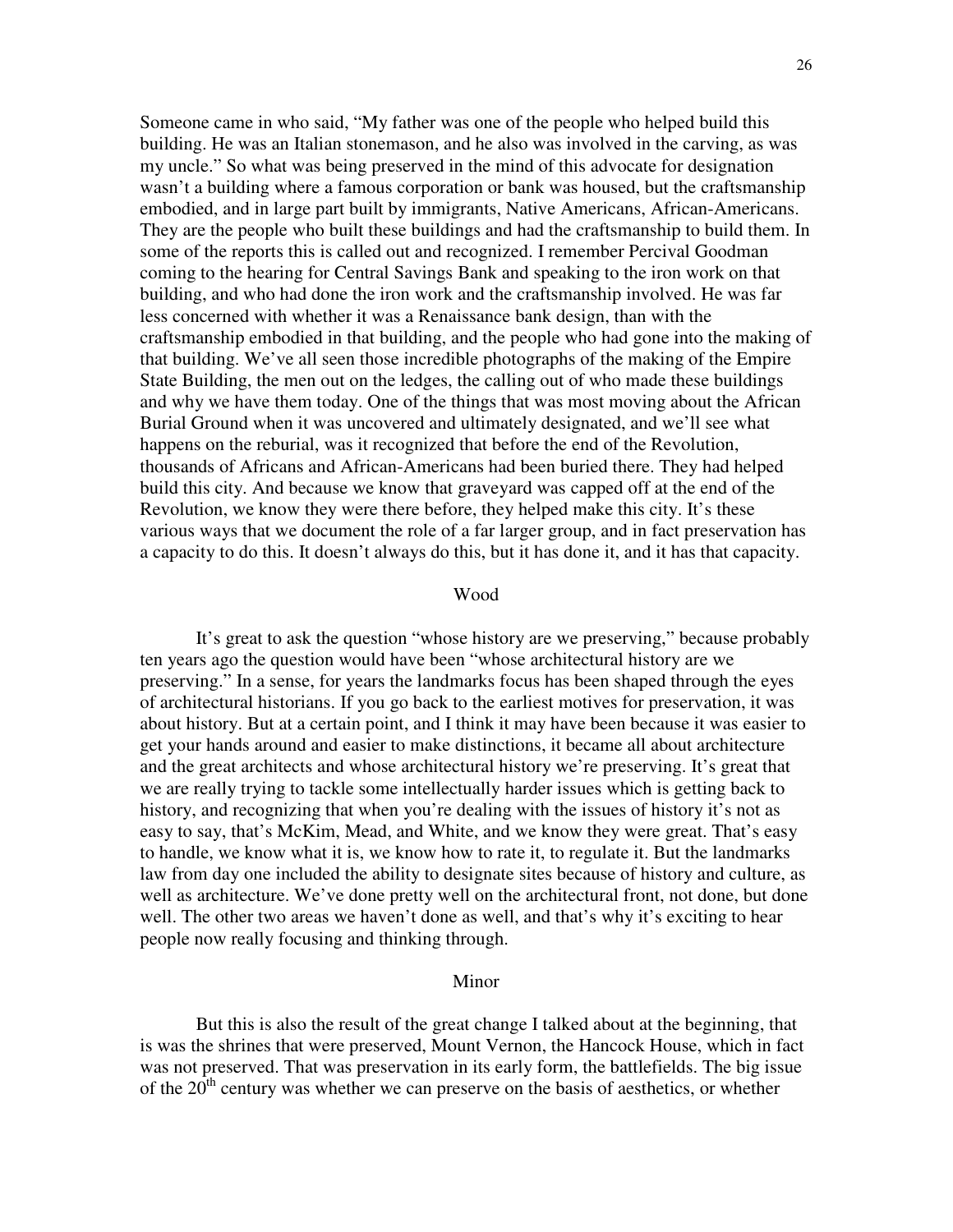that was just a matter of taste. *With Heritage So Rich* said let's not just look to history, let's look to aesthetics, too. We then, typically, won the battle on aesthetics. Aesthetics has become the primary basis for designation, although historic and cultural associations have also turned out regularly to be a rationale for designation. There's a brownstone in Harlem that's designated because that's where Langston Hughes lived. It looks just like the brownstones on either side; it's called out because that's where he lived. What has definitely happened is that the phrase, "it looks like a landmark," is much more accepted politically as it has been validated through the process. So ironically we've gone 180 degrees from preservation being history based to aesthetics based. We need a better balance, and we need a broader history. It's not just the shrine history of the patriots.

# **Question**

We've been trying to put together a theater museum, and one of the things you encounter when you talking about whose history we are saving, or for what purpose, it is a cultural history. But history is not a dead thing; it is a very dangerous thing when you uncover the truth of things. And many people would just prefer to have it buried. When you look at a building you can talk about the architecture. But how can you know what is going on in this present moment without understanding what led up to it, and how can you make informed decisions today to lay the groundwork for what's going to go forward. And whose truth are you talking about?

#### Minor

The Landmarks Commission, of course, had that series of hearings that lasted three days on the Broadway theaters, considering the designation of both interiors and exteriors. Many of the participants, actors and actresses, talked about who appeared in the past, what plays had been put on, very much the culture of the theater. And Landmarks did designate the buildings not just for architectural significance but because of the historical and cultural significance. But in terms of whose history and the role of history, the thing to remember is that historic preservation and the landmarks law, as opposed to historic preservation in a broader sense, is a land use law. And what it is dealing with is structures and areas, so the larger role of history, finding truth and letting it be known, the designation report certainly should be accurate, should be broad based. The designation should look as broad as possible. But a lot of history is not land use connected in the sense of preserving many of these stories. There are other facilities that should be doing that, whether it's the Museum of the City of New York or the New-York Historical Society, or some other organization, but Landmarks can't do everything, and one thing to remember is that it is a land use law and not a repository of stories.

#### Allison

Bringing it back to the original question about the Beaux Arts building that was no longer of any relevance to the community. It might not have any relevance to the community that is there, but it is a reminder of who lived there before. And of course, there is sometimes a desire on the part of people who move into an area, or ultimately